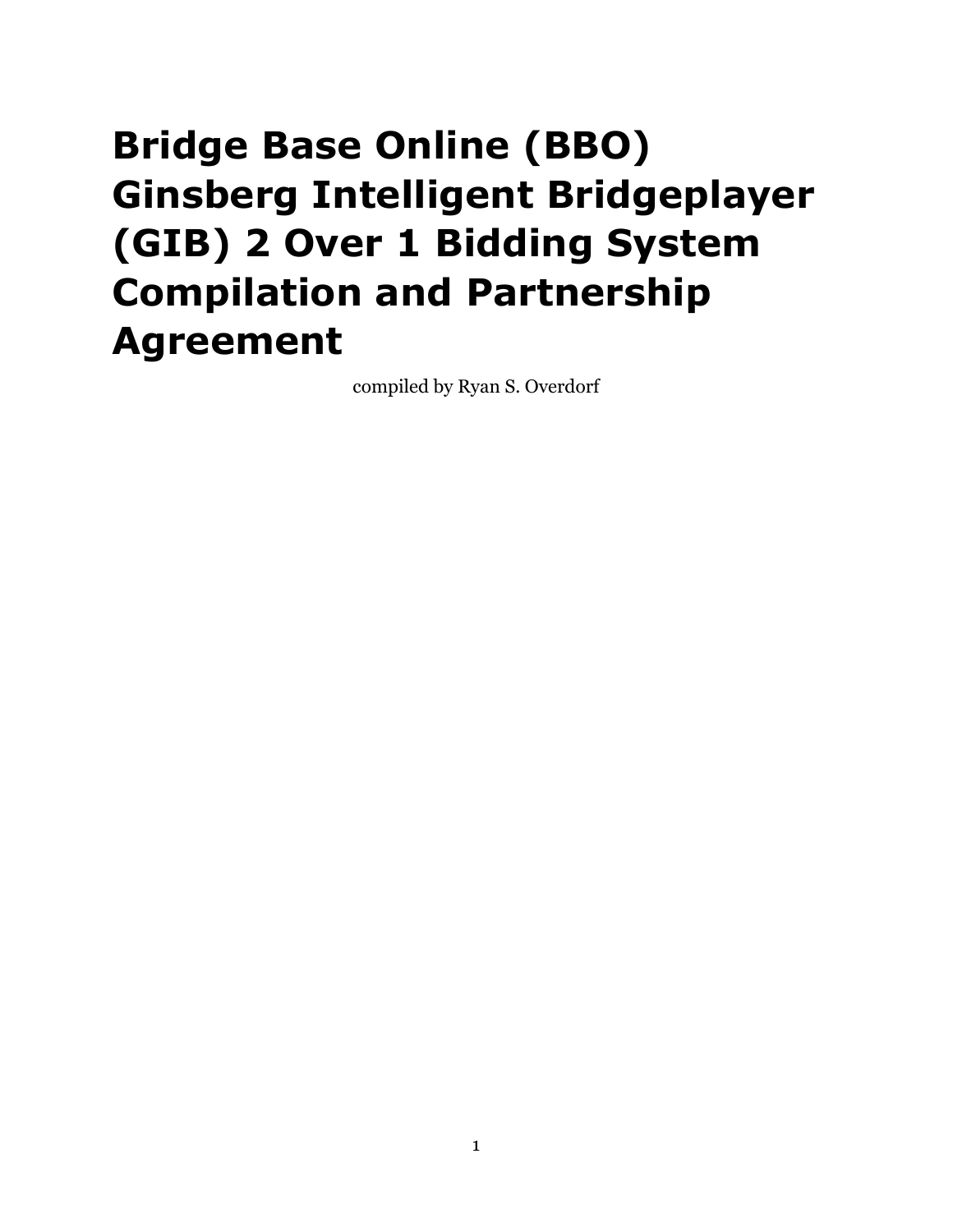| Bridge Base Online (BBO) Ginsberg Intelligent Bridgeplayer (GIB) 2 Over 1 Bidding |
|-----------------------------------------------------------------------------------|
|                                                                                   |
|                                                                                   |
|                                                                                   |
|                                                                                   |
|                                                                                   |
|                                                                                   |
|                                                                                   |
|                                                                                   |
|                                                                                   |
|                                                                                   |
|                                                                                   |
|                                                                                   |
|                                                                                   |
|                                                                                   |
|                                                                                   |
|                                                                                   |
|                                                                                   |
|                                                                                   |
|                                                                                   |
|                                                                                   |
|                                                                                   |
|                                                                                   |
|                                                                                   |
|                                                                                   |
|                                                                                   |
|                                                                                   |
|                                                                                   |
|                                                                                   |
|                                                                                   |
|                                                                                   |
|                                                                                   |
|                                                                                   |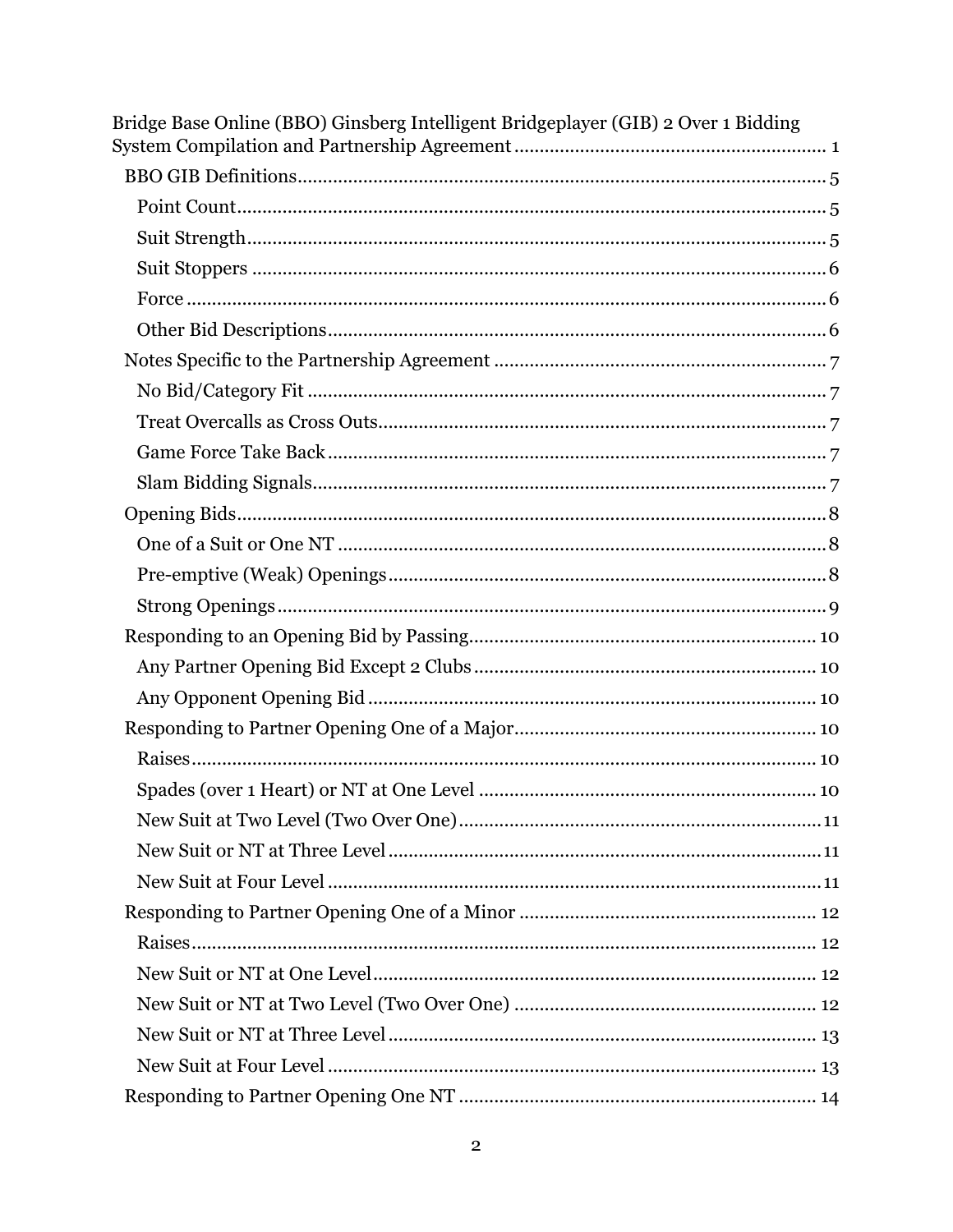| Opener Rebid After Partner Responds with One Spade Over One Heart17   |  |
|-----------------------------------------------------------------------|--|
|                                                                       |  |
|                                                                       |  |
|                                                                       |  |
|                                                                       |  |
| Opener Rebid After Partner Responds with Two Hearts Over One Spade 19 |  |
| Opener Rebid After Partner Responds with Minor at the Three Level20   |  |
|                                                                       |  |
|                                                                       |  |
|                                                                       |  |
|                                                                       |  |
|                                                                       |  |
|                                                                       |  |
|                                                                       |  |
| Opener Rebid After Partner Responds with Inverted Jump Raise  23      |  |
| Opener Rebid After Partner Responds with a Soloway Jump Shift 23      |  |
|                                                                       |  |
|                                                                       |  |
|                                                                       |  |
| Responder Rebid After One of a Major-Opener Rebid Own Suit  24        |  |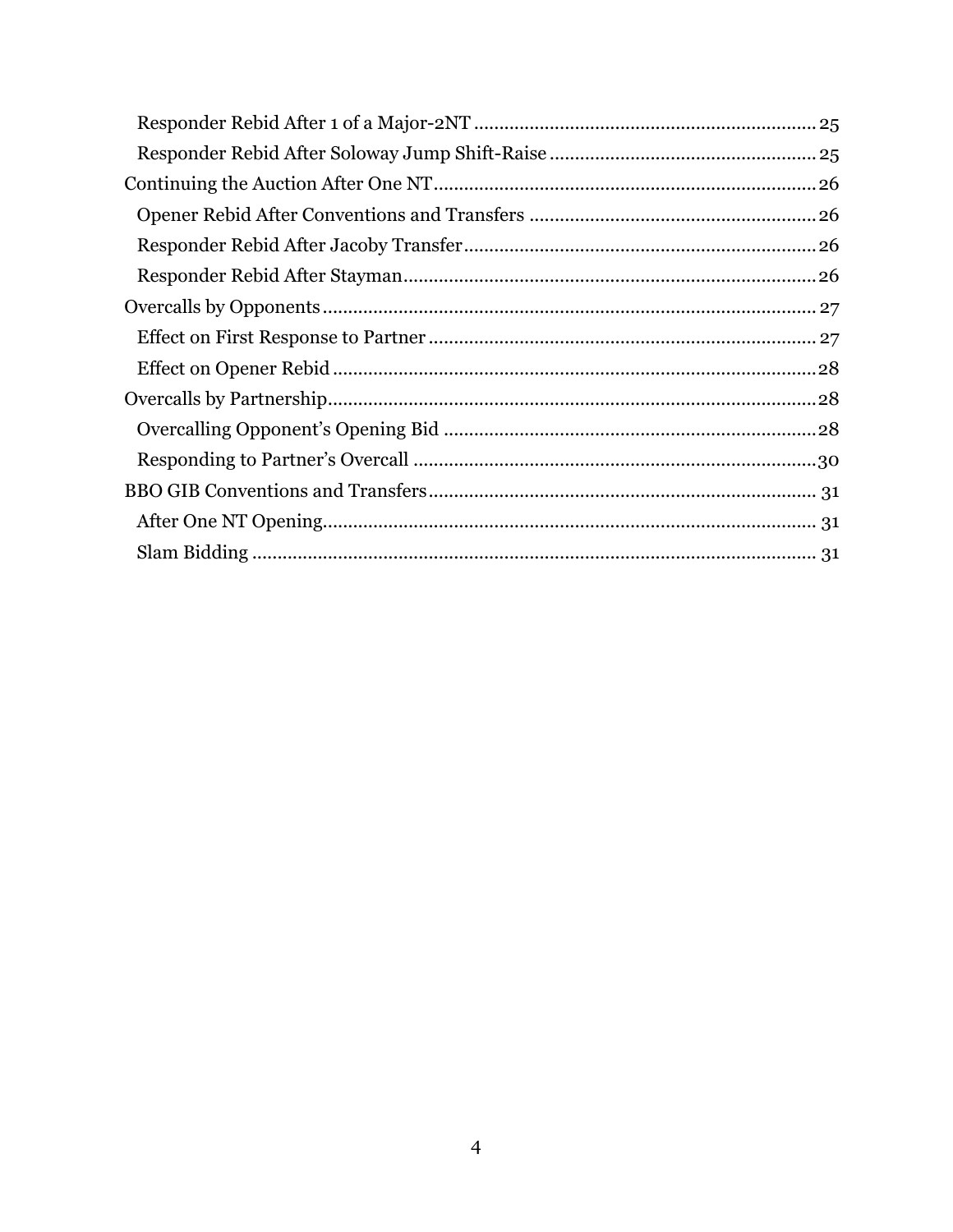# **BBO GIB Definitions**

# **Point Count**

<span id="page-4-1"></span><span id="page-4-0"></span>Total Points (TP) = high card points (HCP) + short-suit points

HCP: Ace=4, King=3, Queen=2, Jack=1 (the 10 is not worth any high card points but is considered a fifth honor card when counting honor cards)

Short-suit points: void=3, singleton=2, doubleton=1, subtract 1 if suit has honors

# **Suit Strength**

<span id="page-4-2"></span>**Biddable (one of the following must be true):** 4 card suit with Q-J-10 or 4 card suit with K or 5 card suit (any 5 card suit is biddable) **Rebiddable:** Biddable + 1 card **Twice rebiddable:** Rebiddable + 1 card **Strong rebiddable:** Twice rebiddable with 4 of 5 honors or AKQ **Solid 6-card:** AKQTxx or AKQJxx **Solid 7-card: AKQxxxx Solid 8-card:** AKJxxxxx or AKxxxxxxx or better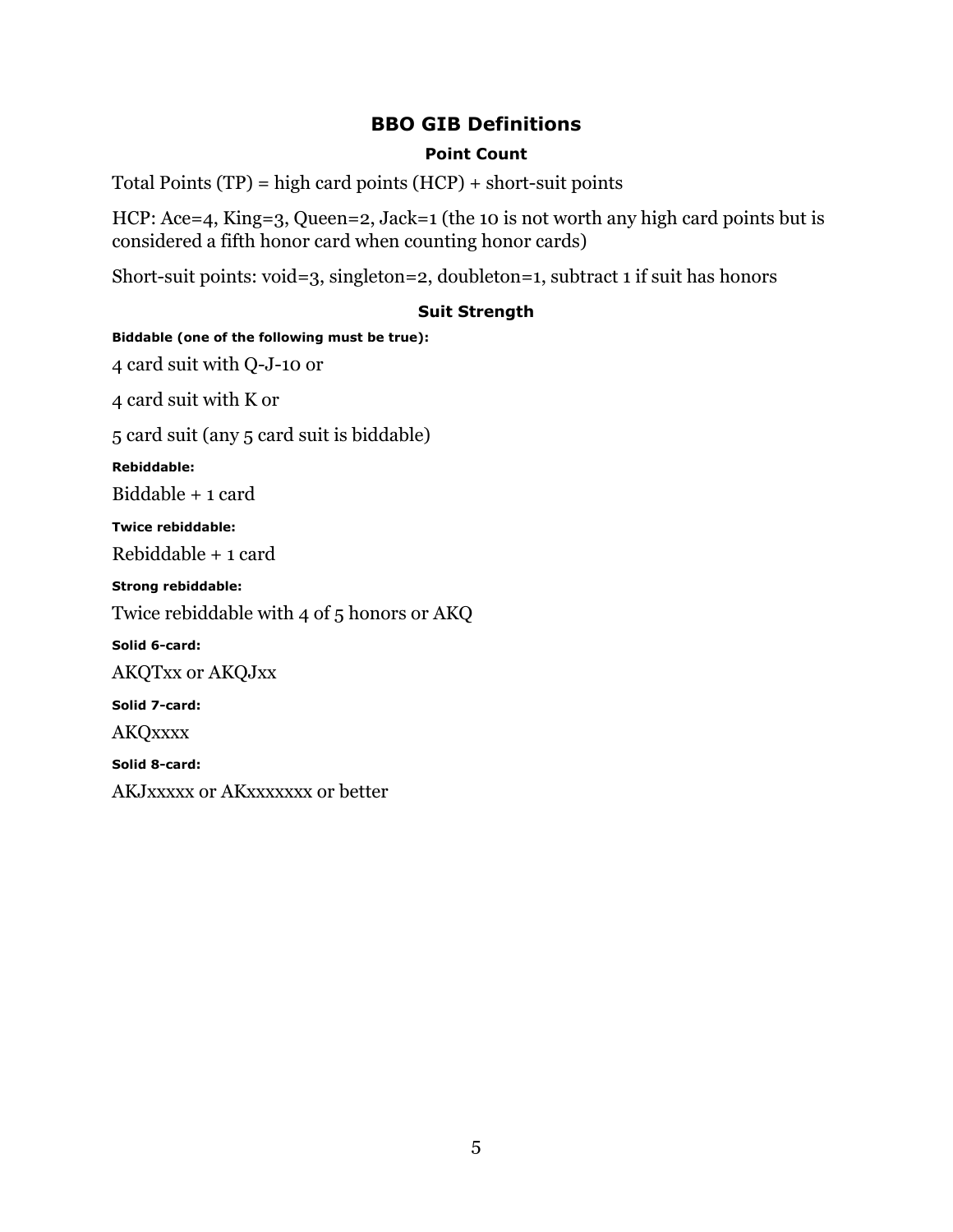# **Suit Stoppers**

# <span id="page-5-0"></span>**Partial stop**

Length +  $HCP = 4$  (Qx or Jxx)

# **Likely stop**

Length + HCP at least  $5$  (Kx or Qxx)

# **Stop**

A, QJx, 5+ HCP, or length + HCP at least 7

# **Two stops**

Length + HCP at least 8

# **Force**

# <span id="page-5-1"></span>**One Round**

Player receiving the signal cannot pass during that round

# **Game**

Player receiving the signal cannot pass until game is reached but need not bid game immediately

# **Other Bid Descriptions**

# <span id="page-5-2"></span>**Cue**

Two meanings: an early bid of an opponent's suit to as a one round force or a late bid in a new suit to signal specific honors

# **Splinter**

A double jump in a new suit showing a singleton or void in the suit bid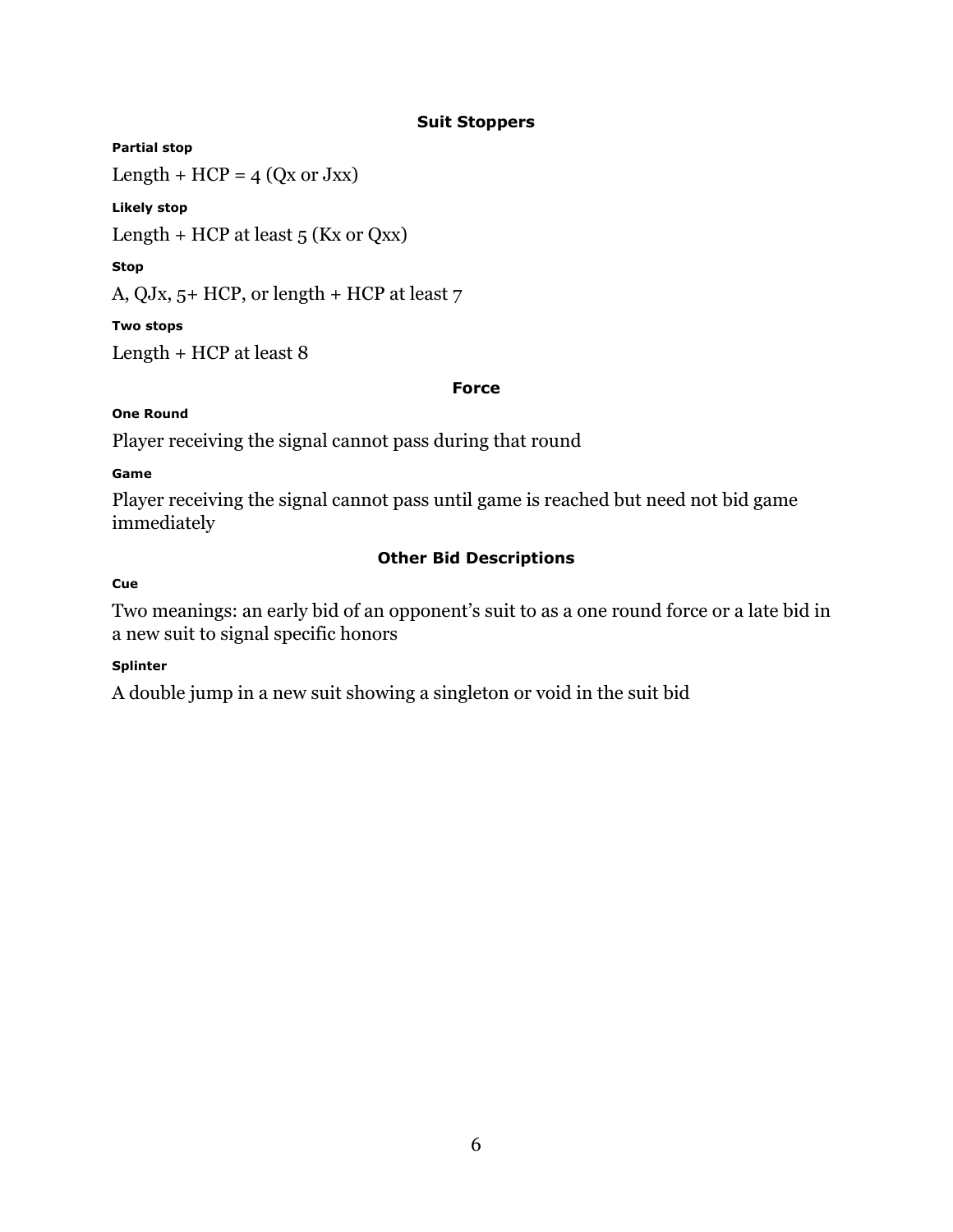# **Notes Specific to the Partnership Agreement**

# **No Bid/Category Fit**

# <span id="page-6-1"></span><span id="page-6-0"></span>**No Bid Fit**

If two adjacent bids each fail to describe your hand, step down to the less distorting or weaker bid.

# **No Category Fit**

If two adjacent categories each fail to describe your hand, step down to the preceding category.

# **Treat Overcalls as Cross Outs**

# <span id="page-6-2"></span>**Biding After Opponent Overcalls When None of the Listed Responses in "Overcalls" Apply**

Use a "cross out" approach. Treat available responses in the absence of overcalls as unchanged. Ignore responses that became unavailable. Sometimes this will mean passing when you would have bid in the absence of an overcall.

# **Game Force Take Back**

# <span id="page-6-3"></span>**Kill Switch After a Game Force**

Always use a game forcing bid when it would be the appropriate bid based on your hand. If you want to take back the game force, make a minimum rebid in your suit at the next opportunity.

# **Slam Bidding Signals**

# <span id="page-6-4"></span>**Cue Bids**

A bid of opponents' suit at the four level and higher or a new suit bid at the four level and higher always advertises an Ace or void in the suit bid.

# **Splinter Bids**

A double jump in a new suit is always a splinter bid.

# **Blackwood Convention**

4 NT after a suit opening is always Blackwood. It is never an invite to 6 NT.

# **Gerber Convention**

4 Clubs after a NT opening is always Gerber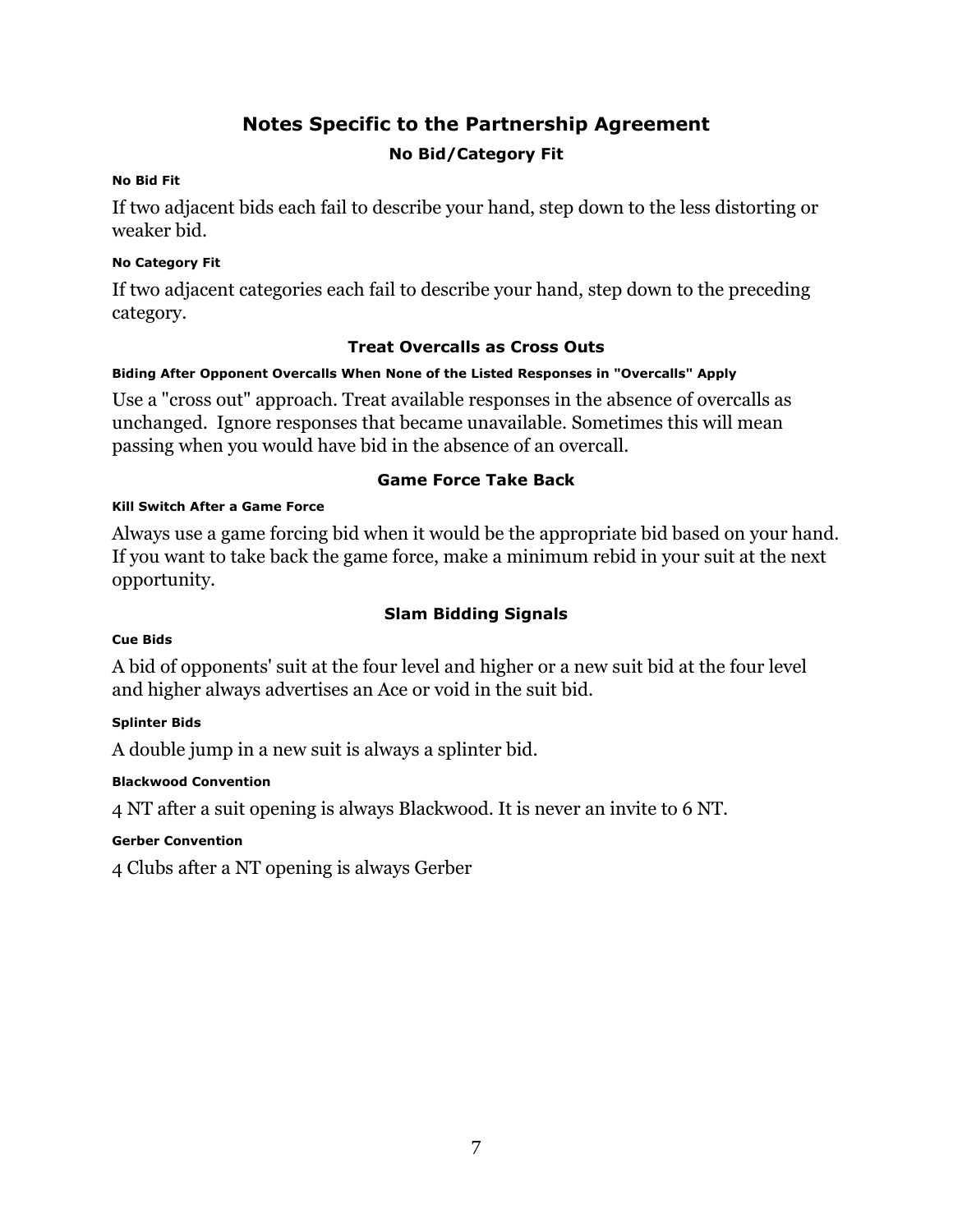# **Opening Bids**

# **One of a Suit or One NT**

<span id="page-7-1"></span><span id="page-7-0"></span>**1 Heart or Spade:**

11-21 HCP and 12-22 TP

5+ cards

Unbalanced hand or 5-3-3-2 distribution not meeting high card points requirements for 1 NT or 2 NT

**1 Club or Diamond:** 11-21 HCP and 12-22 TP

3+ cards

Denies five card major

Unbalanced hand or 5-3-3-2 distribution not meeting HCP requirements for 1 NT or 2 NT

**1 NT:**

15-17 HCP

Balanced hand or 5-3-3-2 distribution meeting HCP requirements for 1 NT

# **Pre-emptive (Weak) Openings**

<span id="page-7-2"></span>**2 Diamonds, Hearts, or Spades:** 7-10 HCP and 7-10 TP 6+ cards with Q or better **3 Clubs, Diamonds, Hearts or Spades** 5-9 HCP, 6-10 TP 7+ cards with Q or better **4 Clubs, Diamonds, Hearts or Spades** 5-9 HCP, 6-10 TP 8+ card with Q or better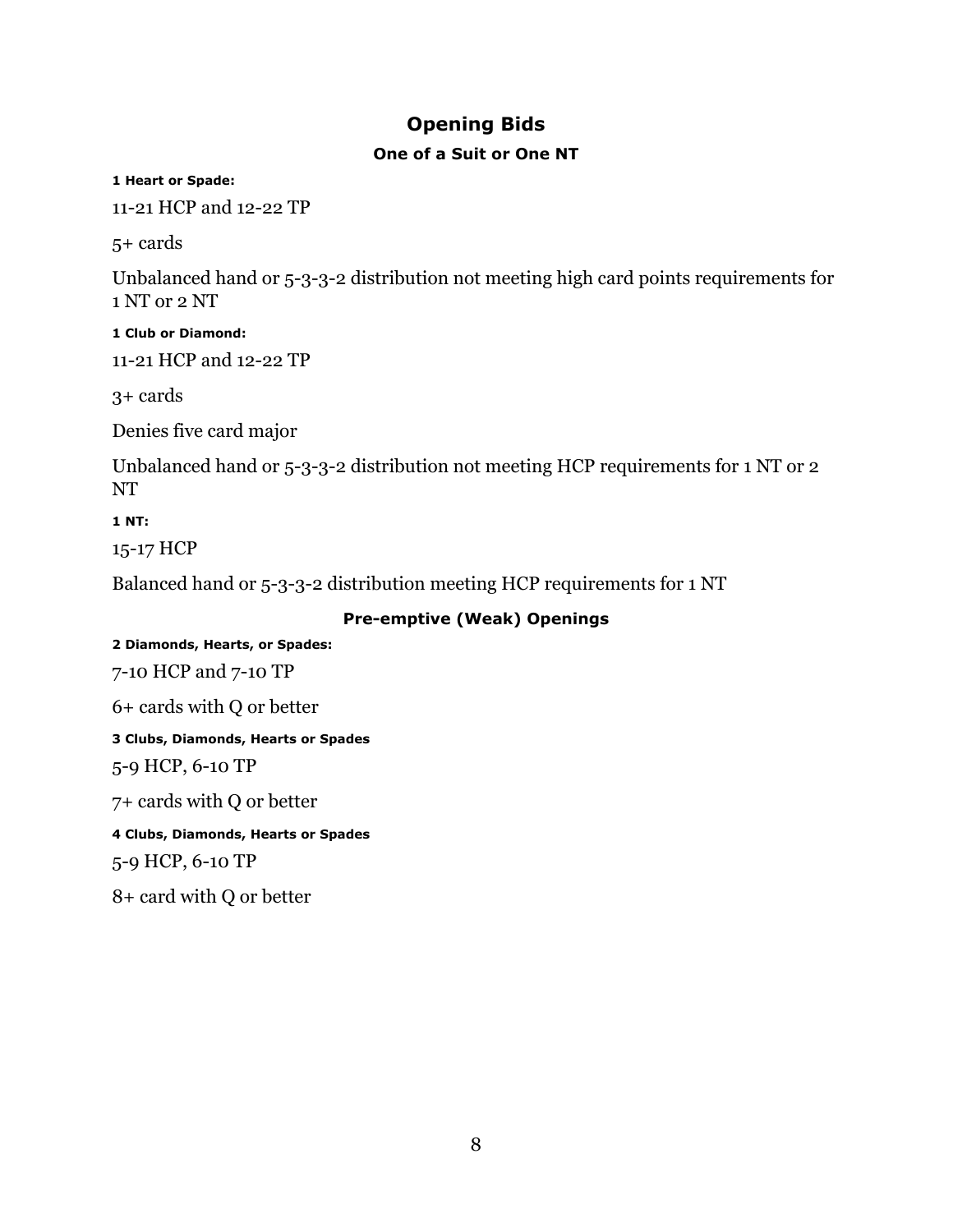# **Strong Openings**

<span id="page-8-0"></span>**2 NT:**

20-21 HCP

Balanced hand or 5-3-3-2 distribution meeting HCP requirements for 2 NT

**2 Clubs**

22+ HCP and 23+ TP

Unbalanced hand or 5-3-3-2 distribution not meeting HCP requirements for 3 NT

Forcing for one round

**3 NT:**

25-27 HCP

Balanced hand or 5-3-3-2 distribution meeting high card points requirements for 3 No Trump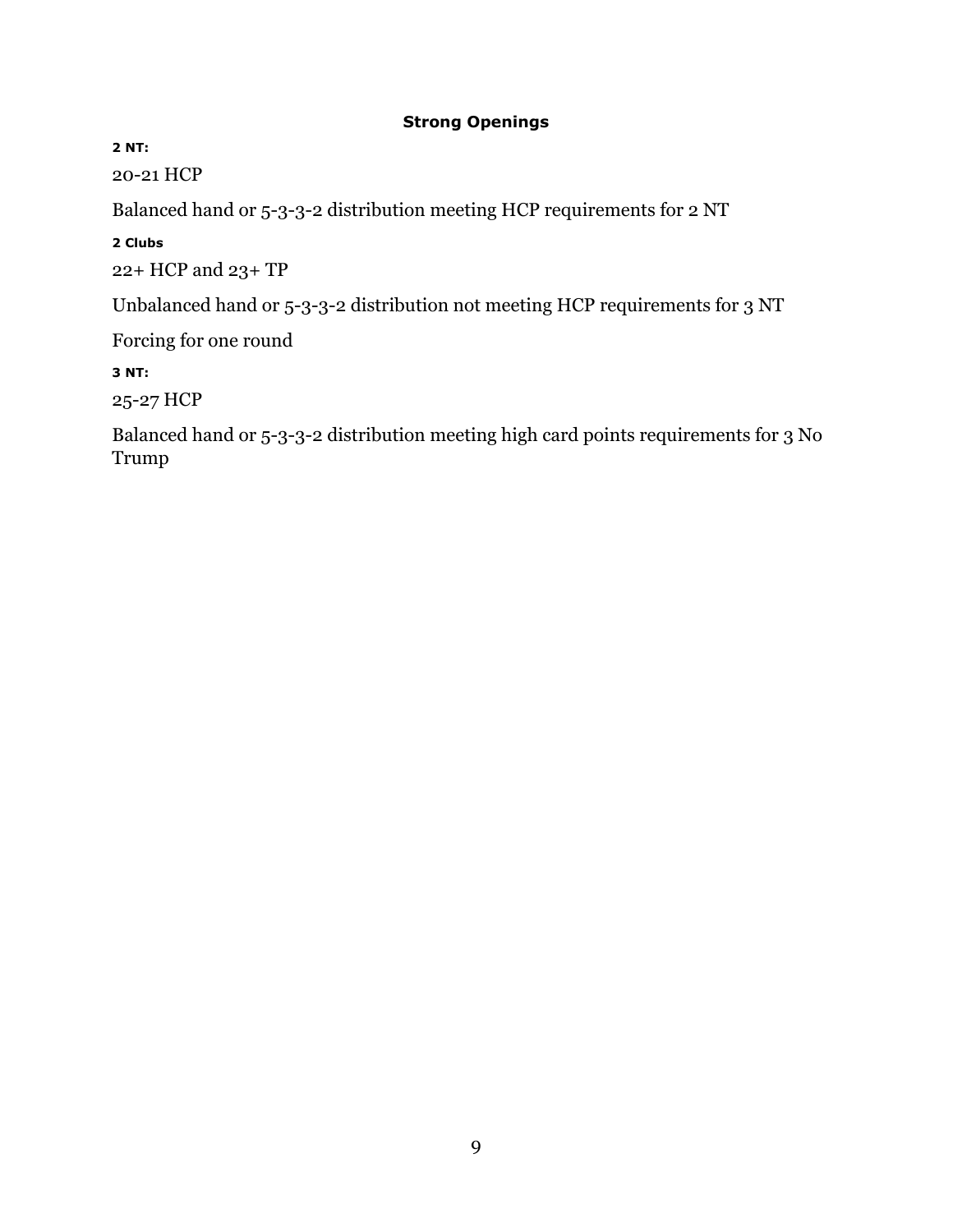# **Responding to an Opening Bid by Passing**

# **Any Partner Opening Bid Except 2 Clubs**

<span id="page-9-1"></span><span id="page-9-0"></span>0-5 HCP, 0-6 TP

# **Any Opponent Opening Bid**

<span id="page-9-3"></span><span id="page-9-2"></span>0-8 TP

# **Responding to Partner Opening One of a Major**

# <span id="page-9-5"></span><span id="page-9-4"></span>**Raises 2 Hearts or Spades** 7-10 TP 3+ cards **2 NT** 13+ TP (not HCP, this is Jacoby 2 NT, an artificial bid) 4+ cards **3 Hearts or Spades** 10-12 TP 4+ cards **4 Hearts or Spades** 5-8 HCP 5+ cards **Spades (over 1 Heart) or NT at One Level 1 Spade** 6-16 TP 4+ cards Denies three card support for hearts **1 NT** 6-12 TP (not HCP) Denies four card support Denies four cards in other major One round force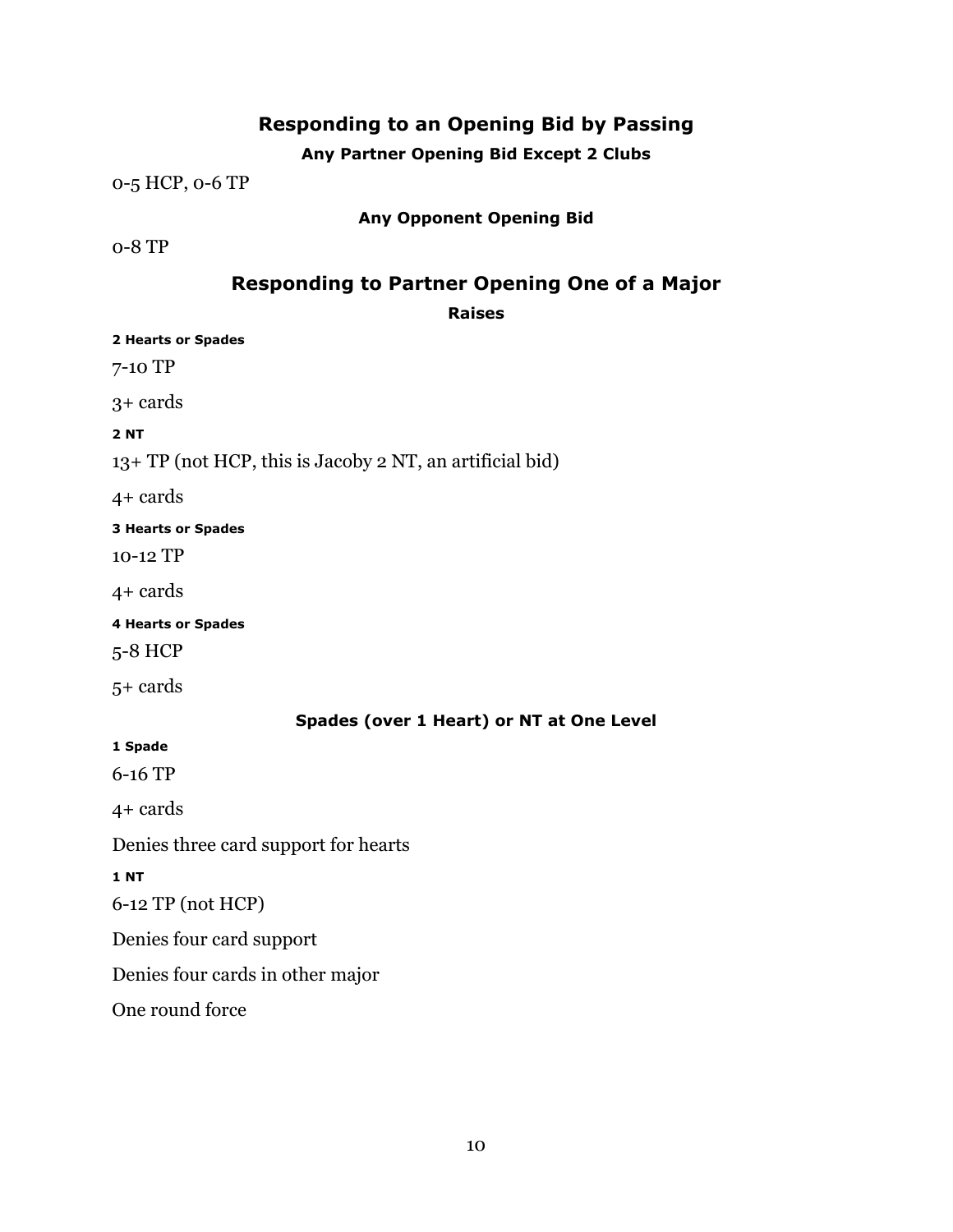# **New Suit at Two Level (Two Over One)**

<span id="page-10-0"></span>**2 Clubs or Diamonds** 13+ HCP, 14+ TP Biddable suit Game force **2 Hearts** 12+ HCP, 13+ TP Biddable suit Game force **2 Spades** 17+ TP Rebiddable suit Game force

# **New Suit or NT at Three Level**

<span id="page-10-1"></span>**3 Clubs, Diamonds, Hearts or Spades**

9-11 HCP

6+ cards with Q or better

Denies three card support for partner's suit

#### **3 NT**

13-15 HCP

Balanced hand

3+ card support for partner's suit

Gives partner choice of game

#### **New Suit at Four Level**

<span id="page-10-2"></span>**4 Clubs, Diamonds, Hearts, or Spades (a splinter bid)**

13-16 TP

4+ card support for partner's suit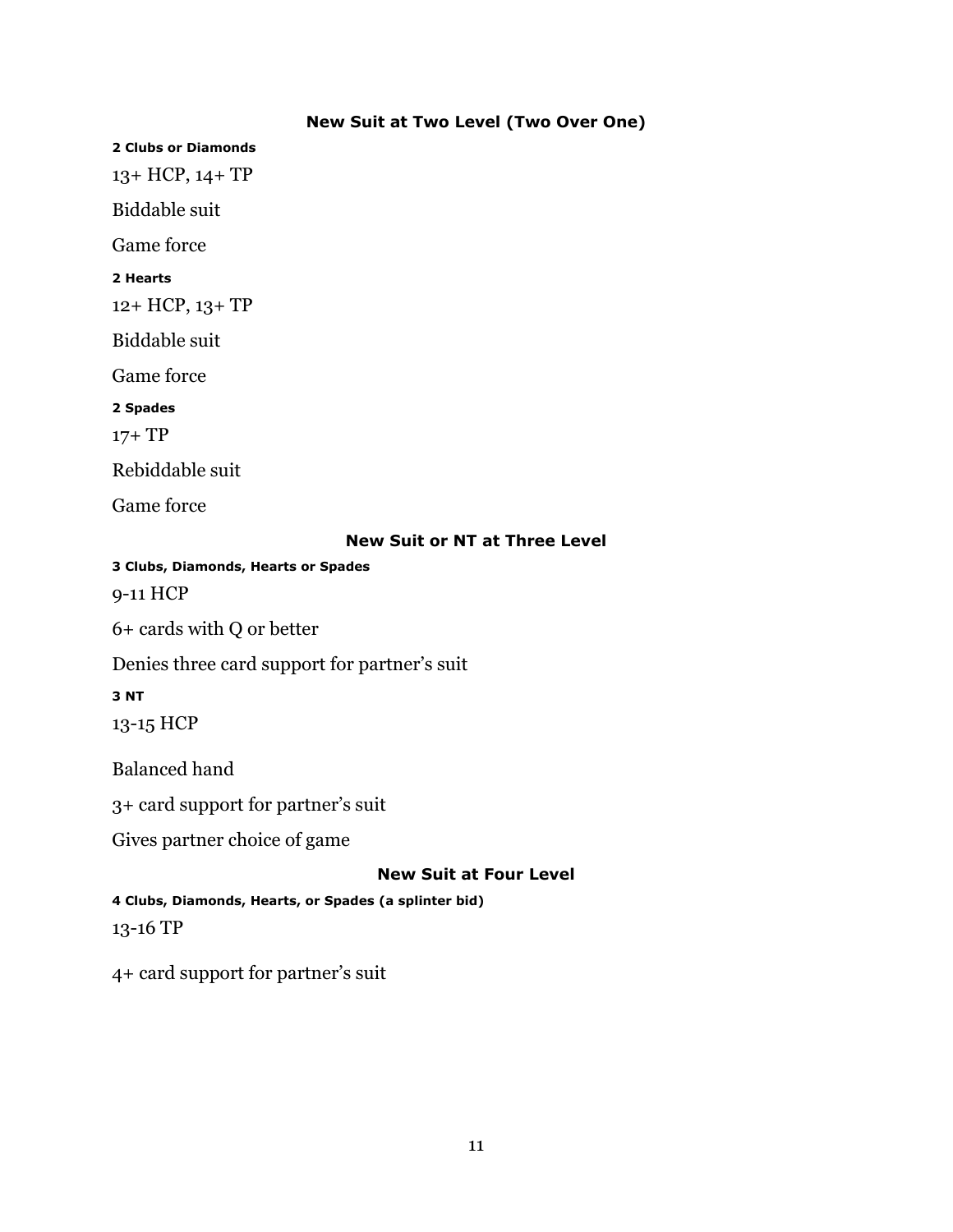# **Responding to Partner Opening One of a Minor**

**Raises**

<span id="page-11-2"></span><span id="page-11-1"></span><span id="page-11-0"></span>**2 Clubs or Diamonds** 10+ HCP 4+ cards Denies a four card major **3 Clubs or Diamonds** 6-10 TP 5+ cards Denies a four card major **New Suit or NT at One Level 1 Diamond, Heart or Spade** 6-16 TP 4+ cards **1 NT** 6-10 HCP Balanced hand **New Suit or NT at Two Level (Two Over One) 2 Clubs** 14+ TP 4+ cards Game force **2 Diamonds, Hearts or Spades** 17+ TP Rebiddable suit Game force **2 NT** 11-12 HCP Balanced hand

<span id="page-11-3"></span>Partial stop in unbid suits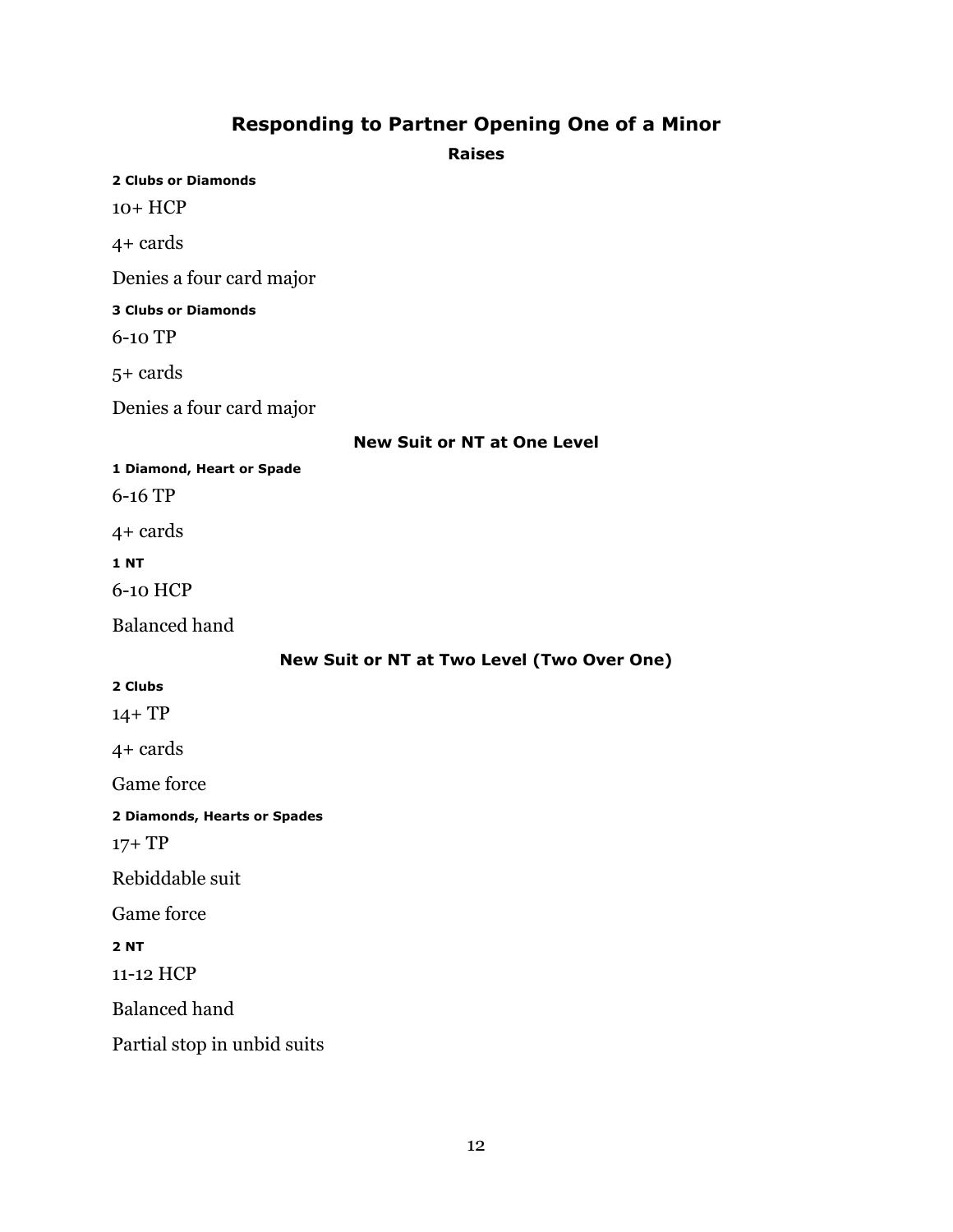#### **New Suit or NT at Three Level**

<span id="page-12-0"></span>**3 Clubs, Diamonds, Hearts or Spades (a splinter bid)** 14+ TP

5+ cards in support of partner's suit

# **3 NT**

13-15 HCP Balanced hand Partial stop in unbid suits

# **New Suit at Four Level**

<span id="page-12-1"></span>**4 Hearts or Spades**

6-10 HCP

Strong rebiddable suit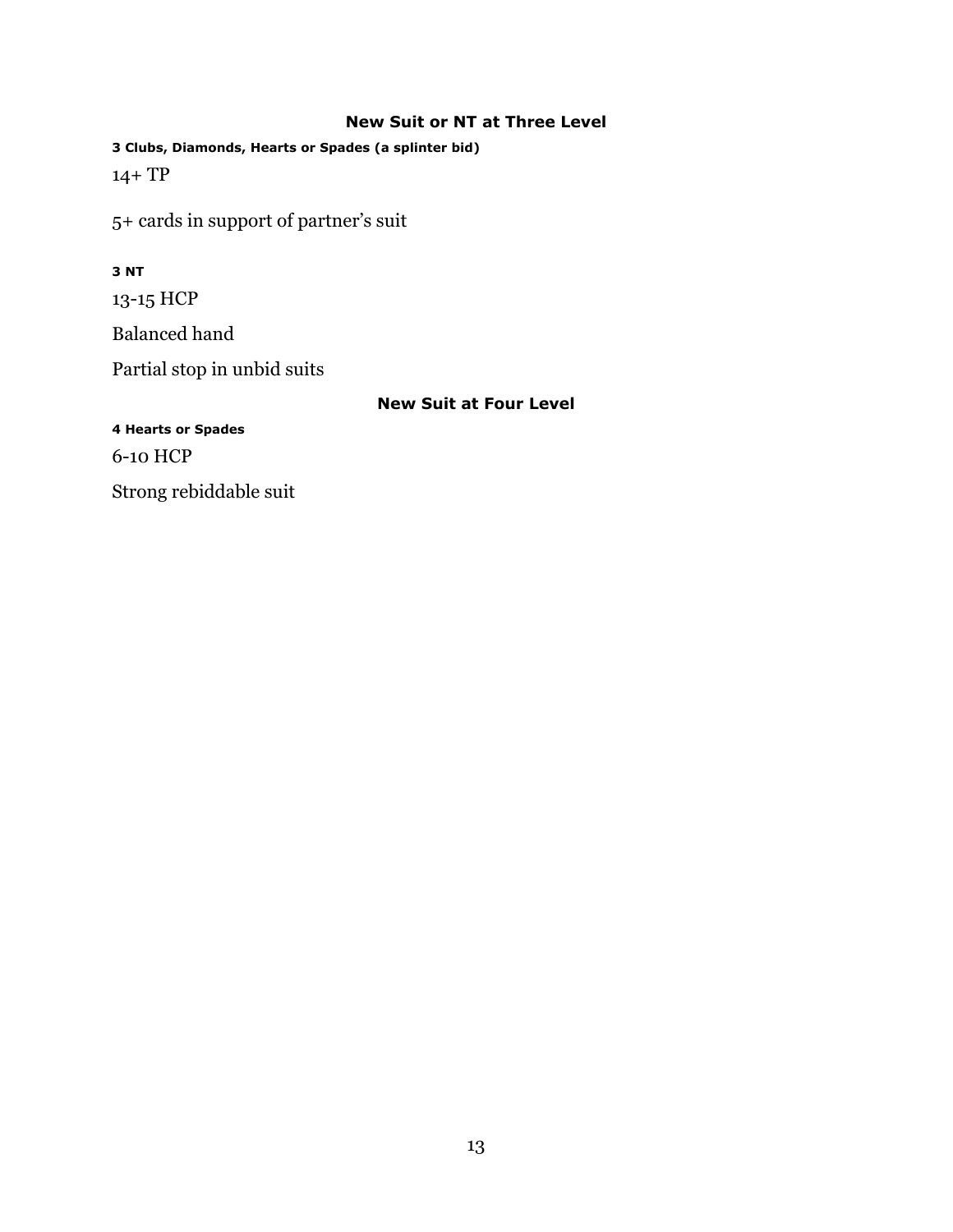# **Responding to Partner Opening One NT**

# **Stayman Convention**

#### <span id="page-13-1"></span><span id="page-13-0"></span>**2 Clubs**

8+ HCP, 9+ TP

#### **Jacoby Transfer**

#### <span id="page-13-2"></span>**2 Diamonds or Hearts**

8+ HCP, 9+ TP

5+ cards

<span id="page-13-3"></span>**Minor Stayman** 

#### **2 Spades**

8+ HCP, 9+ TP

# **Other Unnamed Transfer Bids**

#### <span id="page-13-4"></span>**2 NT**

8+ HCP, 9+ TP

6+ cards

#### **3 Clubs**

8+ HCP, 9+ TP

# 6+ cards

**Other Responses to NT at Three Level**

<span id="page-13-5"></span>**3 Diamonds, Hearts or Spades (a splinter bid)**

12+ TP

**3 NT**

10-15 HCP

Balanced hand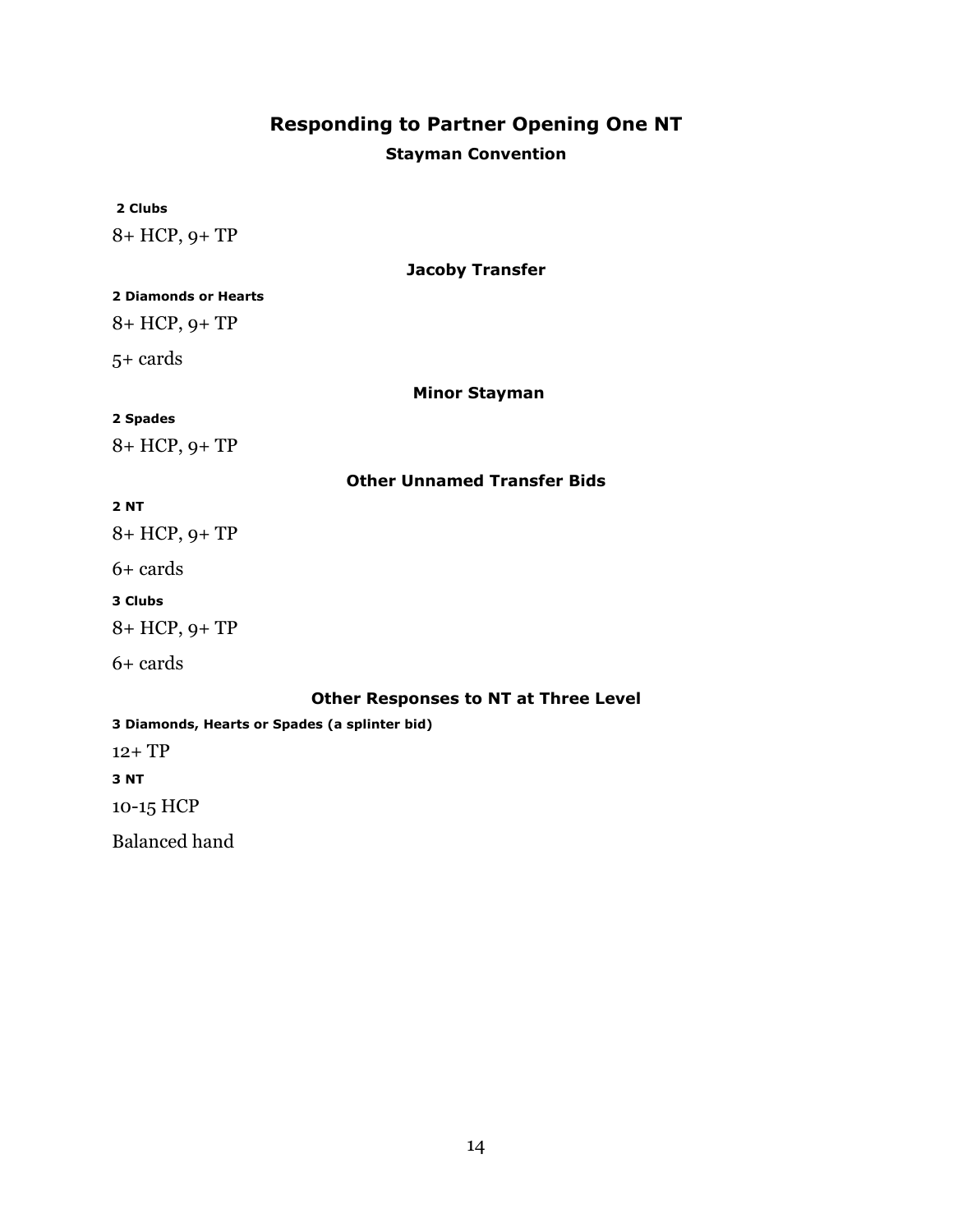#### **Gerber Convention**

#### <span id="page-14-1"></span><span id="page-14-0"></span>**4 Clubs**

**Texas Transfer Bid**

# **4 Diamonds or Hearts**

 $10+ TP$ 

<span id="page-14-2"></span>6+ cards

#### **Other Responses to NT at Four Level**

#### **4 NT**

16-17 HCP

<span id="page-14-3"></span>Balanced hand

# **Responding to Partner Other Opening Bids**

# **Responding to Weak Two Bids**

<span id="page-14-4"></span>**2 Hearts or Spades** 14+ TP Rebiddable Suit One round force **2 NT** 15+ HCP One round force **3 Clubs**  17+ TP Rebiddable suit One round force **3 Diamonds**  If you have 9 diamonds between the two hands **3 Hearts or Spades** 20+ TP Strong rebiddable suit **3 NT** 18-21 HCP Partial stop in unbid suits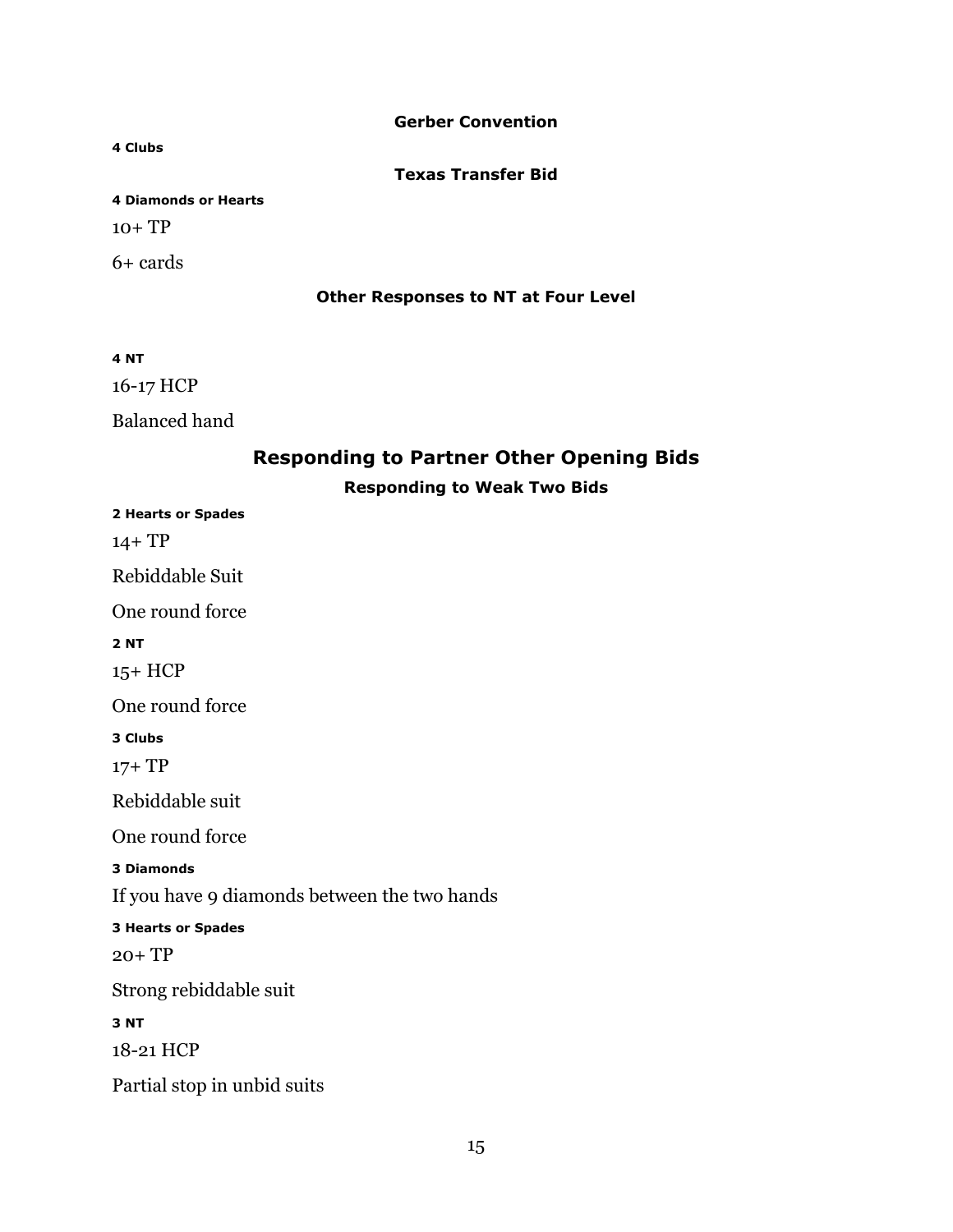# **Responding to Two Clubs**

<span id="page-15-0"></span>**2 Diamonds**

0-7 TP

One round force

**2 Hearts or Spades**

8+ TP

5+ cards with KQ

One round force

**2 NT**

8+ HCP

**3 Clubs**

8+ TP

5+ cards with KQ

# **Responding to Three of a Suit**

#### <span id="page-15-1"></span>**Raise to 4**

2+ cards in support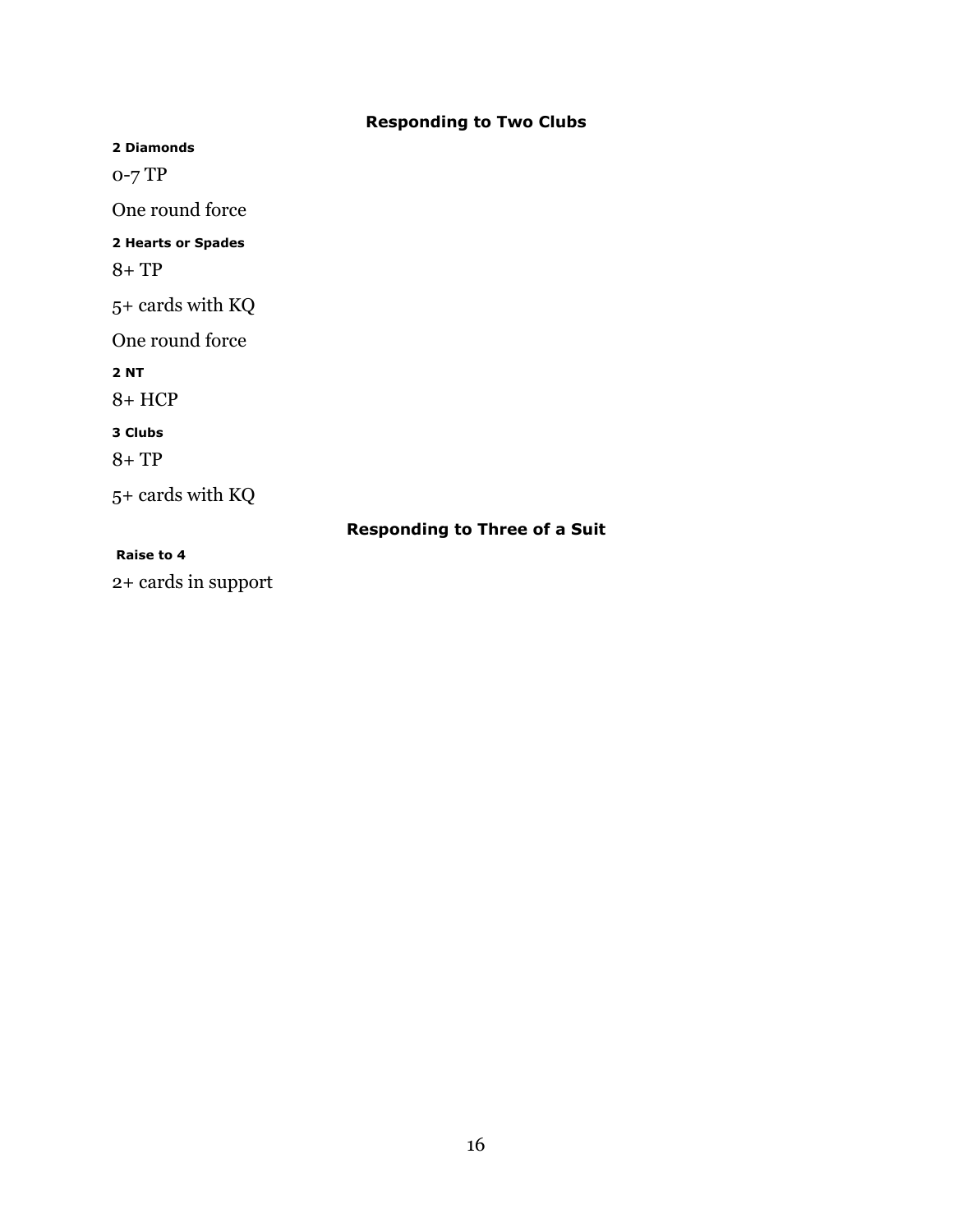# **Continuing the Auction After One of a Major**

# **Opener Rebid After Partner Responds with One Spade Over One Heart**

<span id="page-16-1"></span><span id="page-16-0"></span>**Opener's Rebids of Own Suit** 

12-18 TP, twice re-biddable, rebid two

17-20 TP, 6+ cards, rebid three

19-22 TP, 7+ & strong re-biddable, rebid four

**Opener's Rebid of One NT**

12-14 HCP, balanced hand

**Opener's Rebid of New Lower Suit at the Two Level**

12-18 TP, 4+ cards in new suit

**Opener's Simple Raise of Partner's Spades**

12-15 TP, 4+ spades

**Opener's Rebid of Two NT**

17-19 HCP, balanced hand, partial stoppers

**Opener's Rebid of Three Clubs or Diamonds** 19-22 TP, biddable

**Opener's Jump Raise of Partner's Spades** 16-18 TP, 4+ spades

**Opener's Rebid of Three NT** 20-21 HCP, balanced hand, partial stoppers

**Opener's Rebid of Four Clubs or Diamonds** 19-22 TP, splinter

**Opener's Double Jump Raise of Partner's Spades** 19-22 TP, 4+ spades

# **Opener Rebid After Partner Responds with One NT**

#### <span id="page-16-2"></span>**Opener's Rebids of Own Suit**

12-16 TP, 6+ cards, rebid at the two level

16-18 TP, 6+ cards, rebid at the three level

**Opener's Rebid of New Lower Suit at the Two Level**

12-18 TP, 3+ cards in new suit

#### **Opener's Rebid of Two Spades After a One Heart Opening Bid (a reverse)**

18-22 TP, 4+ cards in spades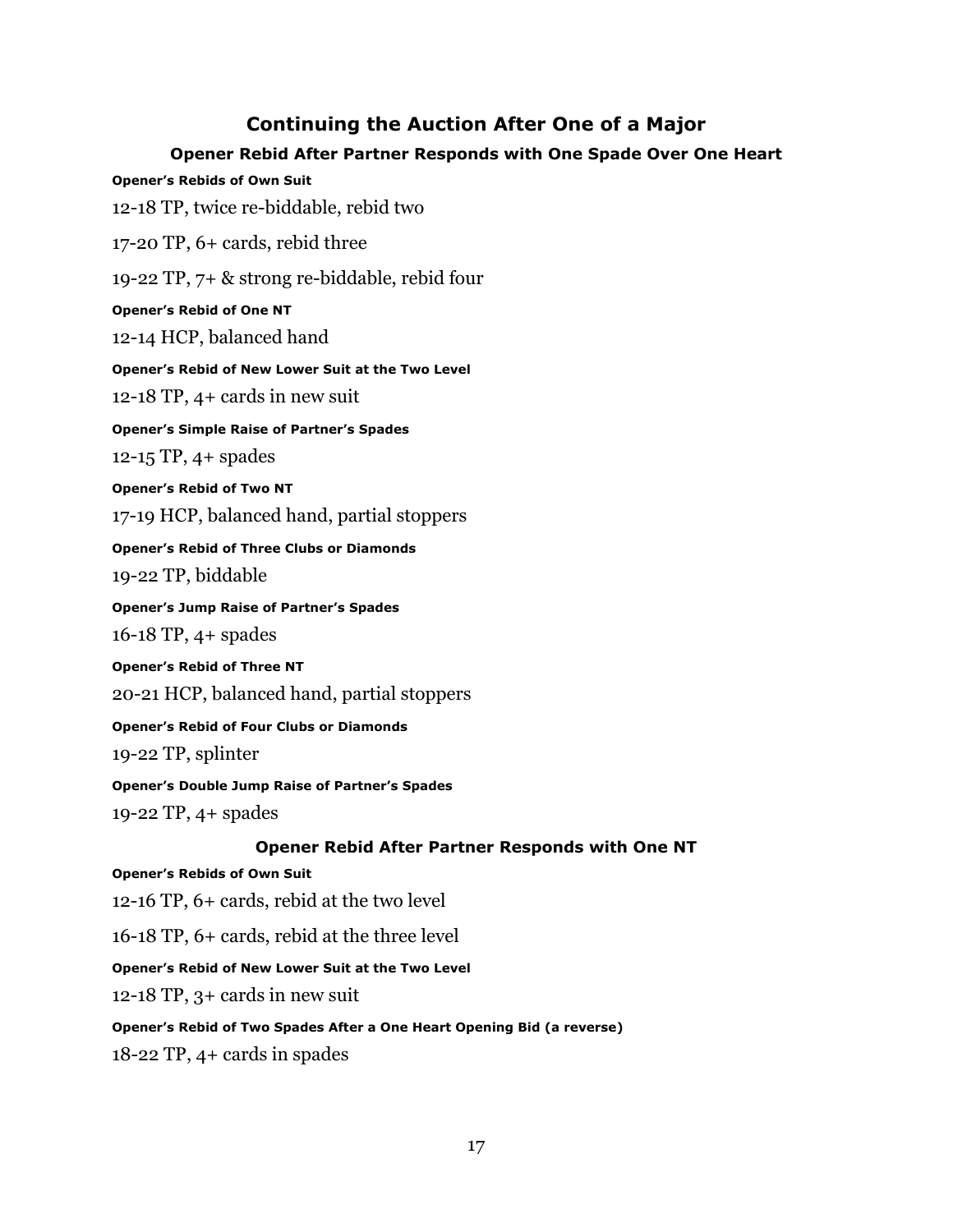#### **Opener's No-Trump Raise to the Two Level**

17-18 HCP, balanced or semi balanced distribution

**Opener's Rebid of New Lower Suit at the Three Level**

19-22 TP, 4+ cards in new suit, forcing to at least 3 NT game

**Opener's Rebid of Three Spades After a One Heart Opening Bid**

19-22 TP, 5+ spades, 6+ hearts, game forcing

# **Opener's No-Trump Raise to the Three Level**

19-21 HCP, balanced or semi balanced distribution

# **Other Opener Rebids**

18-22 TP and 7+ in own suit, bid 4 of that suit. With 7+ in own suit and a strong rebiddable second major, bid the second major.

# **Opener Rebid After Partner Responds with a Simple Raise**

#### <span id="page-17-0"></span>**Opener's Rebids of Own Suit**

16-17 TP, rebid at the three level

18-22 TP, rebid at the four level

# **Opener's Rebid of Two No Trump After a One Heart Opening Bid**

17-18 TP  $3+$  spades with Q

### **Opener's Rebid of New Lower Suit at the Three Level**

16-17 TP, 3+ with Q

# **Opener's Rebid of Three Spades After a One Heart Opening Bid (a splinter bid)**

19-22 TP

# **Opener's Rebid of Three NT**

17-20 HCP, partial stoppers in unbid suits

**Opener's Rebid of New Lower Suit at the Four Level (a splinter bid)**

19-22 TP

# **Opener Rebid After Partner Responds with a Jump Raise**

# <span id="page-17-1"></span>**Opener's Rebids of Own Suit**

15-20 TP, rebid at the three level

**Opener's Rebid of Three No Trump**

17-21 HCP, partial stoppers in unbid suits

# **Opener's Rebid of Four Clubs, Diamonds, or Hearts**

20-22 TP, cue bid showing A of clubs, diamonds, or hearts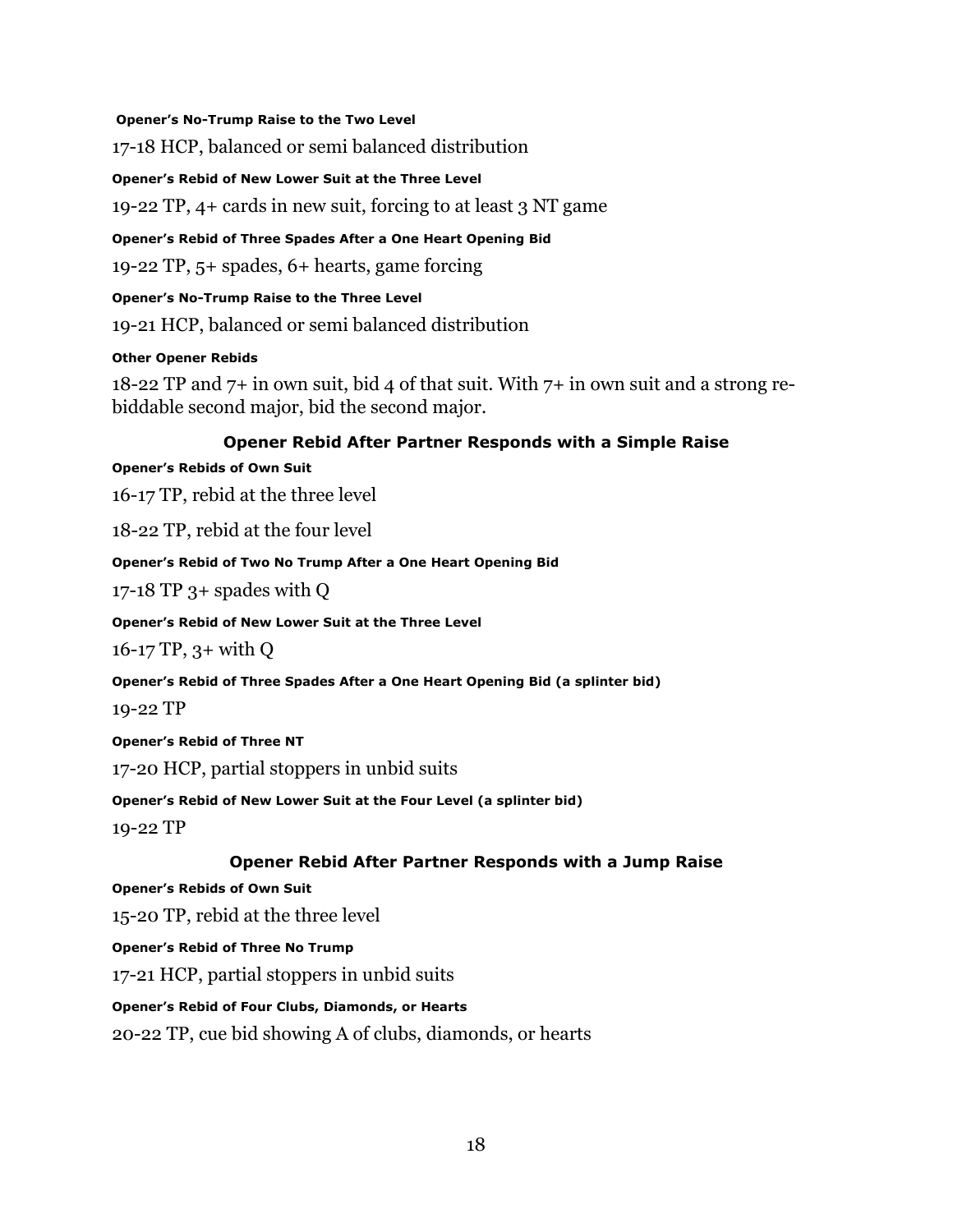<span id="page-18-0"></span>**Opener Rebid After Partner Responds with Minor Two Over One Opener's Rebids of Own Suit**  12-22 TP, bid two 18-22 TP, strong rebiddable, bid three 12-15 TP, 7+ cards, bid four **Opener's Rebid of New Lower Suit at the Two Level** 12-22 TP, 4+ cards in new suit **Opener's Rebid of Two Spades After a One Heart Opening Bid** 16-22 TP, 4+ cards in spades **Opener's Rebid of 2 NT** 11-14 HCP, balanced or semi balanced distribution **Opener's Simple Raise of Partner's Suit** 12-22 TP, 4+ card support **Opener's Rebid of Clubs at the Three Level** 16-22 TP, 4+ cards in new suit **Opener's Rebid of Diamonds at the Three Level** 15-21 HCP, 5+ hearts, KQ heading both **Opener's Rebid of Three Hearts After a One Spade Opening Bid** 15-21 HCP, 5+ hearts, KQ heading both **Opener's Rebid of Three Spades After a One Heart Opening Bid (a splinter bid)** 15-21 HCP, **Opener's Rebid of Three No Trump** 11-14 HCP, balanced or semi balanced distribution **Opener's Rebid of Other Minor at the Four Level (a splinter bid)** 14-21 HCP **Opener Rebid After Partner Responds with Two Hearts Over One Spade Opener's Rebids of Spades** 12-22 TP, 3 or fewer hearts, rebid two 18-22 TP, strong re-biddable, rebid three 12-15 TP, 7+ cards, bid four

#### <span id="page-18-1"></span>**Opener's Rebid of Two No Trump**

11-14 HCP, balanced or semi balanced distribution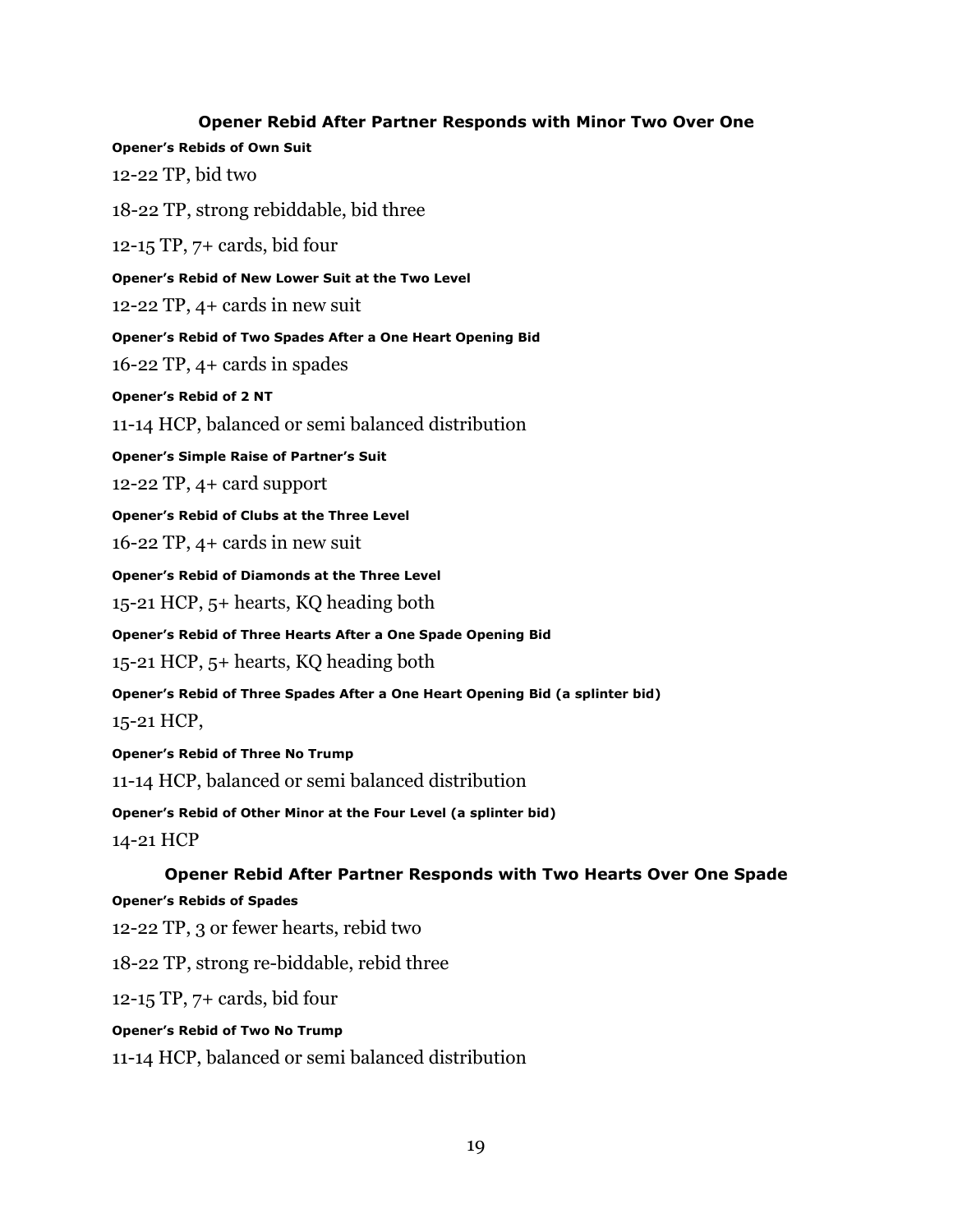**Opener's Rebid of Three Clubs or Diamonds** 16-22 TP, 4+ cards **Opener's Rebid of Three Hearts** 12-22 TP, 3+ cards **Opener's Rebid of Three NT** 17-20 HCP, partial stoppers in unbid suits **Opener's Rebid of Four Clubs or Diamonds (a splinter bid)** 14-21 HCP, **Opener's Rebid of Four Hearts** 12-15 TP, balanced, no minor control

#### **Opener Rebid After Partner Responds with Minor at the Three Level**

<span id="page-19-0"></span>**Opener's Rebids of Own Suit** 

14-15 TP, 6+, bid three

16-19 TP, 6+, strong re-biddable, bid four

**Opener's Rebid of Other Major**

14-22 TP, 4+ cards

**Opener's Rebid of Other Minor** 16-22 TP, 4+ cards

# **Responder Rebid After Suit Bidding**

#### <span id="page-19-1"></span>**Rebids**

Simple rebid shows rebiddable suit

Jump rebid shows 6+ cards

**Raises**

Simple raises show 3+ support in trumps

A jump raise shows extra length

#### **New Suit**

A new suit bid shows 4+ cards

A double jump in a new suit is a splinter bid

#### **No Trump**

Rebid in NT only if required to continue an auction because it communicates no new information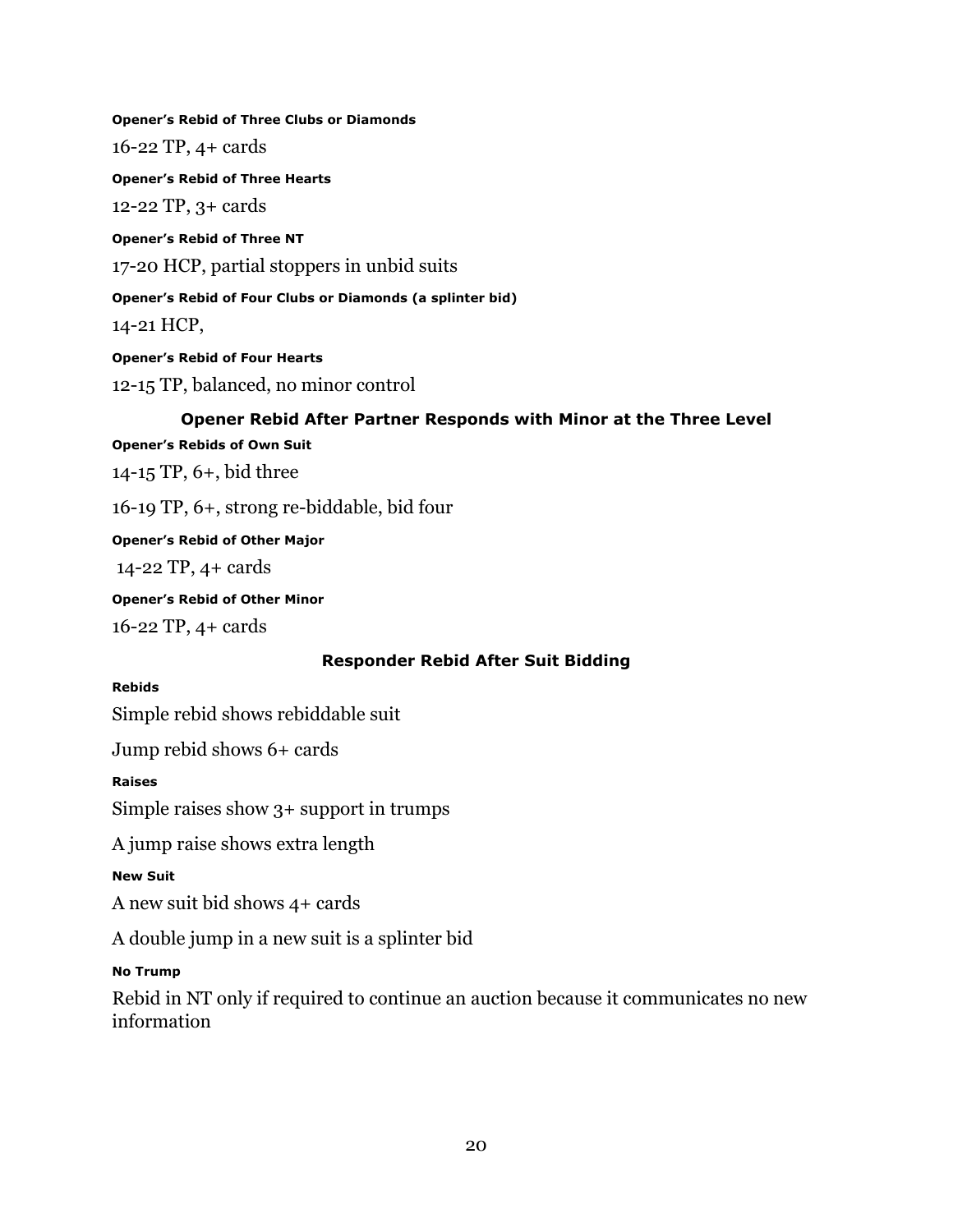# **Responder Rebid After NT Then New Suit by Opener**

#### <span id="page-20-0"></span>**New Suit**

Minimum suit bid in minor shows biddable suit

Jump suit bid in minor shows a re-biddable suit

**2 NT** 

10-12 TP, balanced hand

# **3 NT**

12 HCP, balanced hand, partial stoppers in unbid suits

# **Responder Rebid After NT and NT**

# <span id="page-20-1"></span>**New Suit**

Minimum suit bid in minor shows 6+ cards

Jump suit bid in minor shows 7+ cards

# **3 NT**

Unusual no-trump (two suited hand)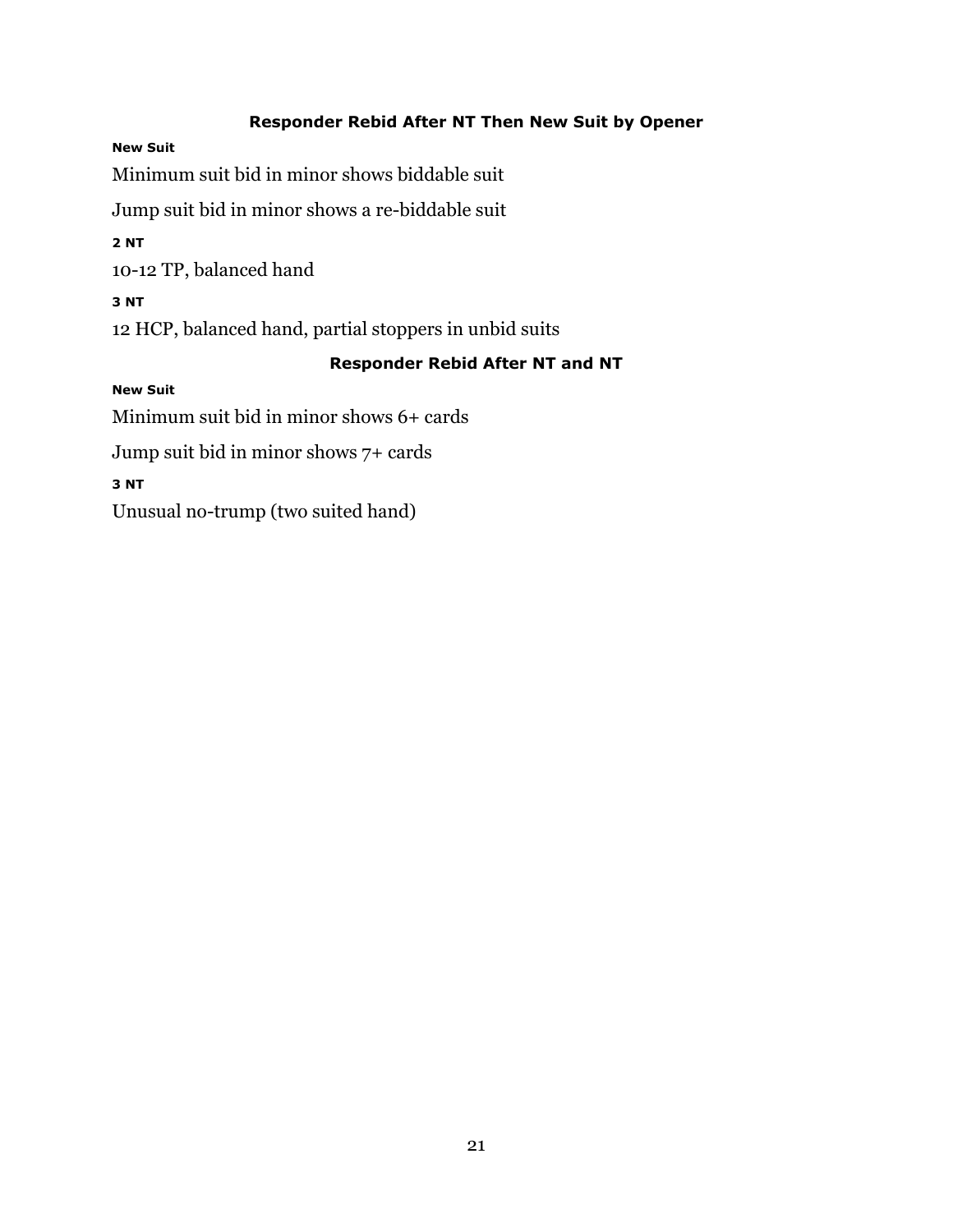# **Continuing the Auction After One of a Minor**

# **Opener Rebid After Partner Responds with One Over One**

#### <span id="page-21-1"></span><span id="page-21-0"></span>**Opener's Rebids of Own Suit**

11-15 HCP, 12-16 TP, twice rebiddable suit, 3 or fewer cards for partner's suit, bid two

17-20 TP, 6+ cards, 3 or fewer cards for partner's suit, bid three

20-22 TP, 6+ cards, 4+ cards for partner's suit

# **Opener's Rebid of One Spade After One Heart Response**

11+HCP, 12-18 TP, 4 spades

# **Opener's Rebid of One NT**

12-14 HCP, balanced hand

**Opener's Rebid of Two Diamonds After One Club Open (a reverse)** 

20-22 TP, 6+ clubs, 4+ diamonds

**Opener's Simple Raise of Partner's Suit**

12-15 TP, 4+ cards

**Opener's Rebid of Two Spades After One Heart Response (a jump shift)**

18-21 HCP, 19-22 TP, 5+ clubs, 4 spades

#### **Opener's Rebid of Two NT**

18-19 HCP, partial stoppers in unbid suits

**Opener's Rebid of Three in an Unbid Suit (a splinter bid)**

19-22 TP

**Opener's Jump Raise of Partner's Suit** 16-18 TP, 4+ cards

**Opener's Double Jump Raise of Partner's Suit**

19-22 TP, 4+ cards

# **Opener Rebid After Partner Responds with One NT**

#### <span id="page-21-2"></span>**Opener's Rebids of Own Suit**

11+HCP, 12-16 TP, 5+ cards, bid two

17-20 TP, 6+ cards, bid three

# **Opener's Rebid of Other Minor at the Two Level**

12-18 TP, 4+ cards

#### **Opener's Rebid of Two Hearts or Spades After One Diamond Open (a reverse)**

18-22 TP, 5+ hearts or spades, 4+ diamonds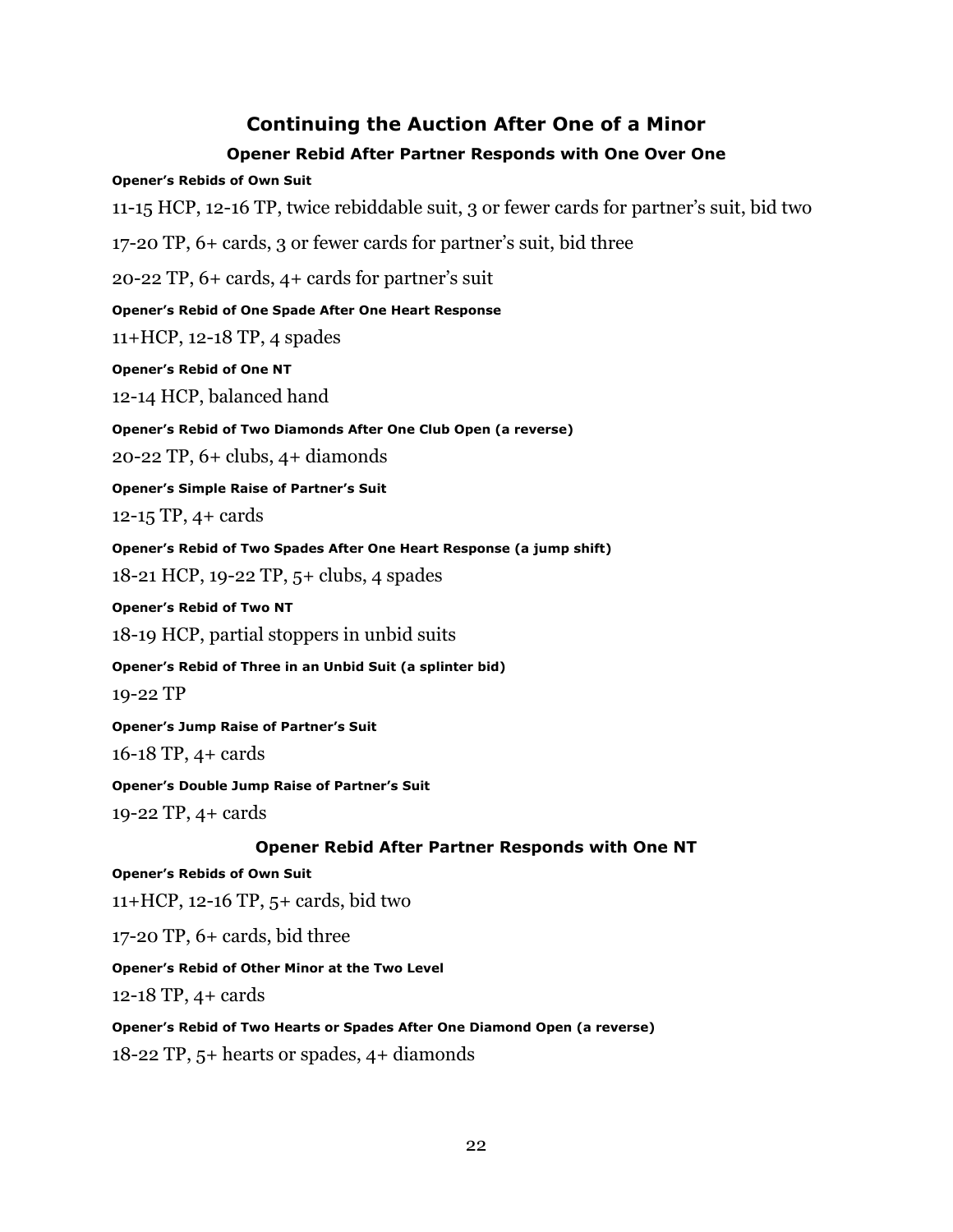**Opener's Rebid of Two NT** 17-18 HCP

**Opener's Rebid of Three NT** 19-21 HCP

### **Opener Rebid After Partner Responds with Inverted Simple Raise**

<span id="page-22-0"></span>**Opener's Rebids of New Suit at the Two Level**

Stop in suit bid

**Opener's Rebid of Two NT**

11-14 HCP, partial stoppers in unbid suits

**Opener's Rebid of Own Suit at the Three Level**

A placeholder bid that communicates no new information

**Opener's Rebid of New Suit at the Three Level (a splinter bid)**

16-21 HCP

**Opener's Rebid of Three NT** 18-19 HCP, partial stoppers in unbid suits

# **Opener Rebid After Partner Responds with Inverted Jump Raise**

<span id="page-22-1"></span>**Opener's Rebid in Major**

18-22 TP, 4+ hearts or spades

**Opener's Rebid of Minor Game** 19-21 HCP

# **Opener Rebid After Partner Responds with a Soloway Jump Shift**

<span id="page-22-2"></span>**Opener's Rebid in New Suit** 

KQ in that suit

**Opener's Rebid in Own Suit** 

 $6+$  cards

**Opener's Simple Raise of Partner's Suit**

3+ cards

# **Responder Rebid After One of a Major-One NT**

<span id="page-22-3"></span>**Rebid**

Retreat from NT and shows 5+ cards

**Raise** 

Retreat from NT and shows 5+ cards

**New Suit**

New minor is forcing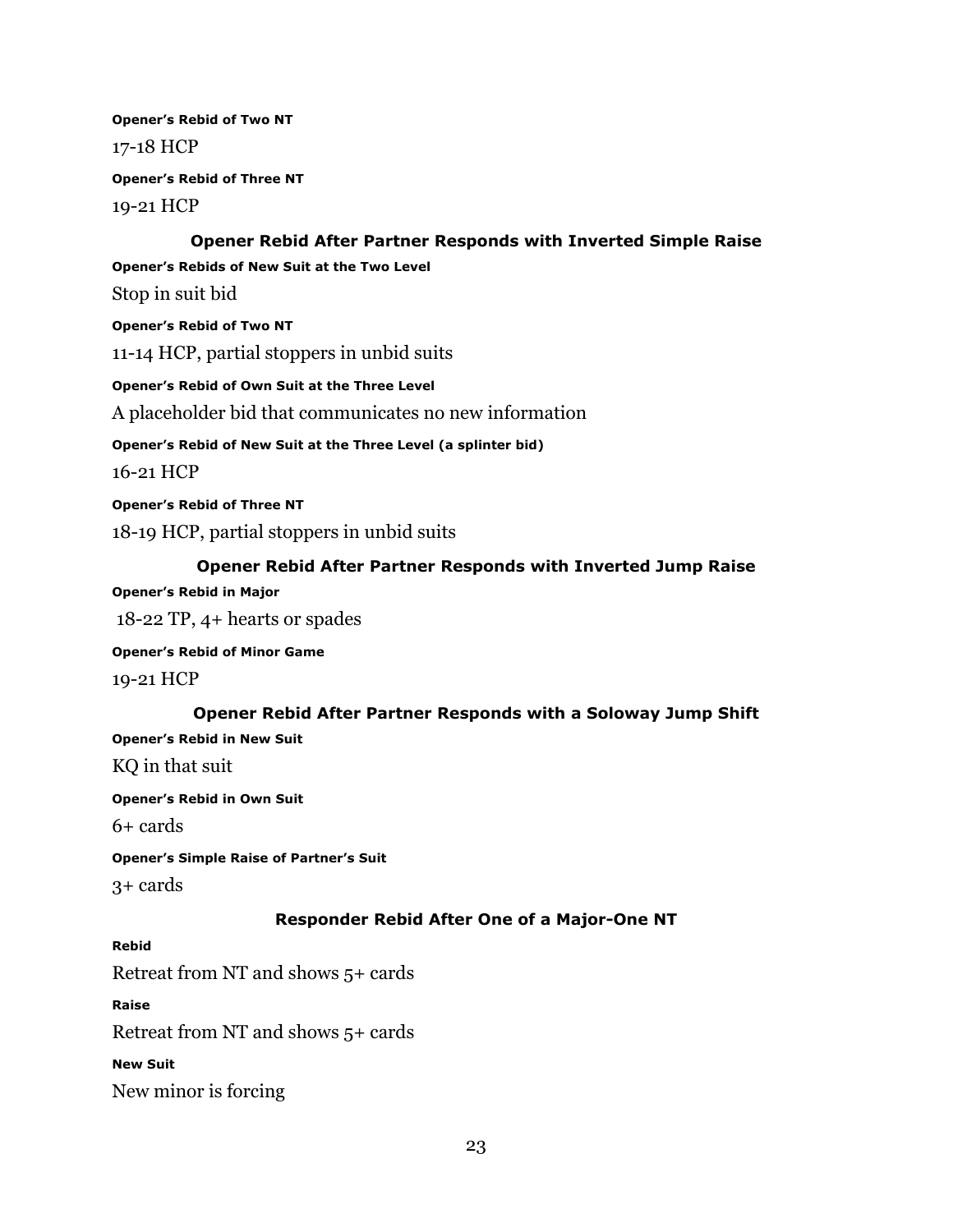Reverse would show  $5+$  in open suit and  $4+$  in responder's suit and be game forcing to 3 NT

# **2 NT**

11-12 HCP

# **Responder Rebid After Inverted Raise-New Suit**

# <span id="page-23-0"></span>**New Suit**

Partial stopper

# **3 NT**

Partial stoppers in both unbid suits

# **Responder Rebid After 1NT-Two of a Suit**

# <span id="page-23-1"></span>**New Suit**

Partial stopper

# **Responder Rebid After One of a Major-Opener Rebid Own Suit**

# <span id="page-23-2"></span>**Rebid**

Simple rebid shows 6+ cards

Jump rebid shows 11-12 TP and 6+ cards

# **New Suit**

Bid in second major would show 3+ cards and be forcing

Jump in second major would show 11-12 TP and 5+ cards in each major

Reverse shows biddable suit and is game forcing

# **2 NT**

11-12 HCP

# **3 NT**

14-21 HCP and partial stoppers in unbid suits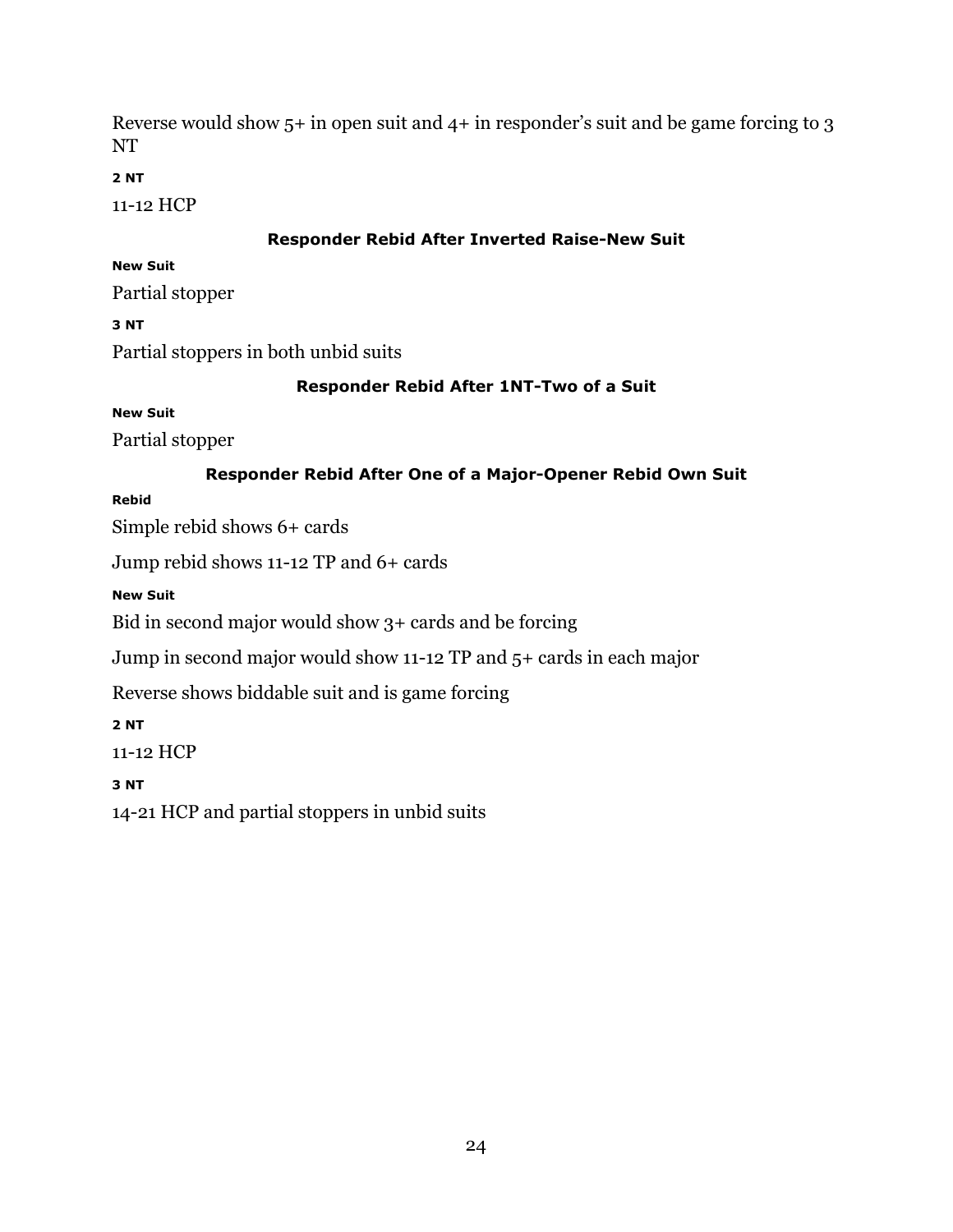# **Responder Rebid After 1 of a Major-2NT**

<span id="page-24-0"></span>**Rebid**

6+ cards

# **New Suit**

New minor is forcing and shows 5 cards in responder's major

Other major would show 4+ cards

**Raise**

4+ cards

<span id="page-24-1"></span>**4 Clubs (Gerber Convention)**

# **Responder Rebid After Soloway Jump Shift-Raise**

**New Suit** 

splinter

**3 NT** 

18-19 HCP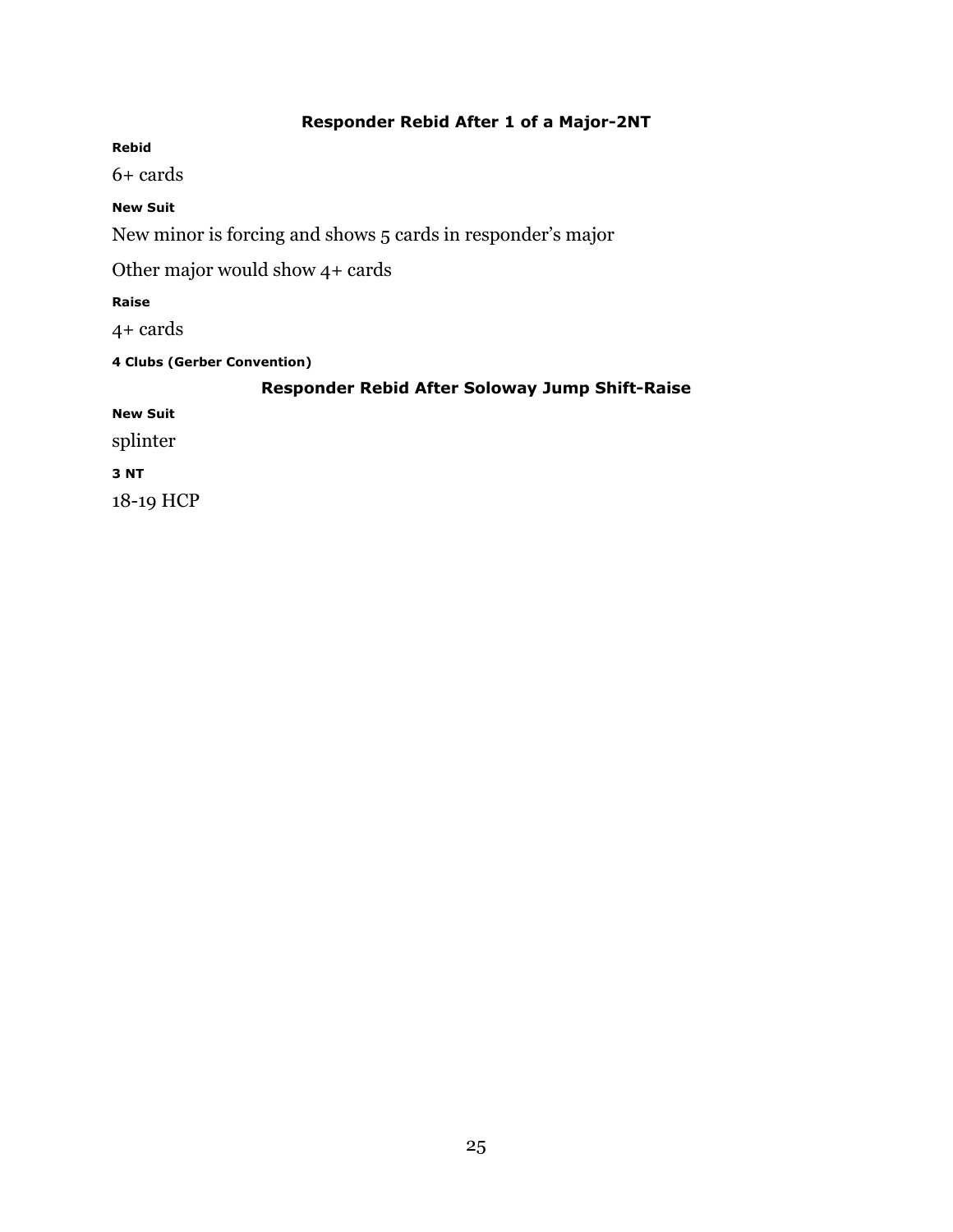# **Continuing the Auction After One NT**

# **Opener Rebid After Conventions and Transfers**

<span id="page-25-1"></span><span id="page-25-0"></span>Respond with the correct answer or transfer. See BBO GIB conventions.

# **Responder Rebid After Jacoby Transfer**

<span id="page-25-2"></span>**Raise** 9 TP, 6+ cards **New suit** 10+ TP and 4+ cards Jump splinter and 15+ TP **2 NT**  9 HCP, invitational to either game **3 NT**  10-15 HCP **4 NT**  18-19 HCP **Responder Rebid After Stayman Other major**

<span id="page-25-3"></span>9 HCP, 4+ cards **Raise** Simple 9 TP, 4+ cards Jump 15+ TP, 4+ cards **New suit** Simple 14+ TP, 5+ cards Splinter 15+ TP **2 NT**  9 HCP, denies a four card major **4 NT**  18-19 HCP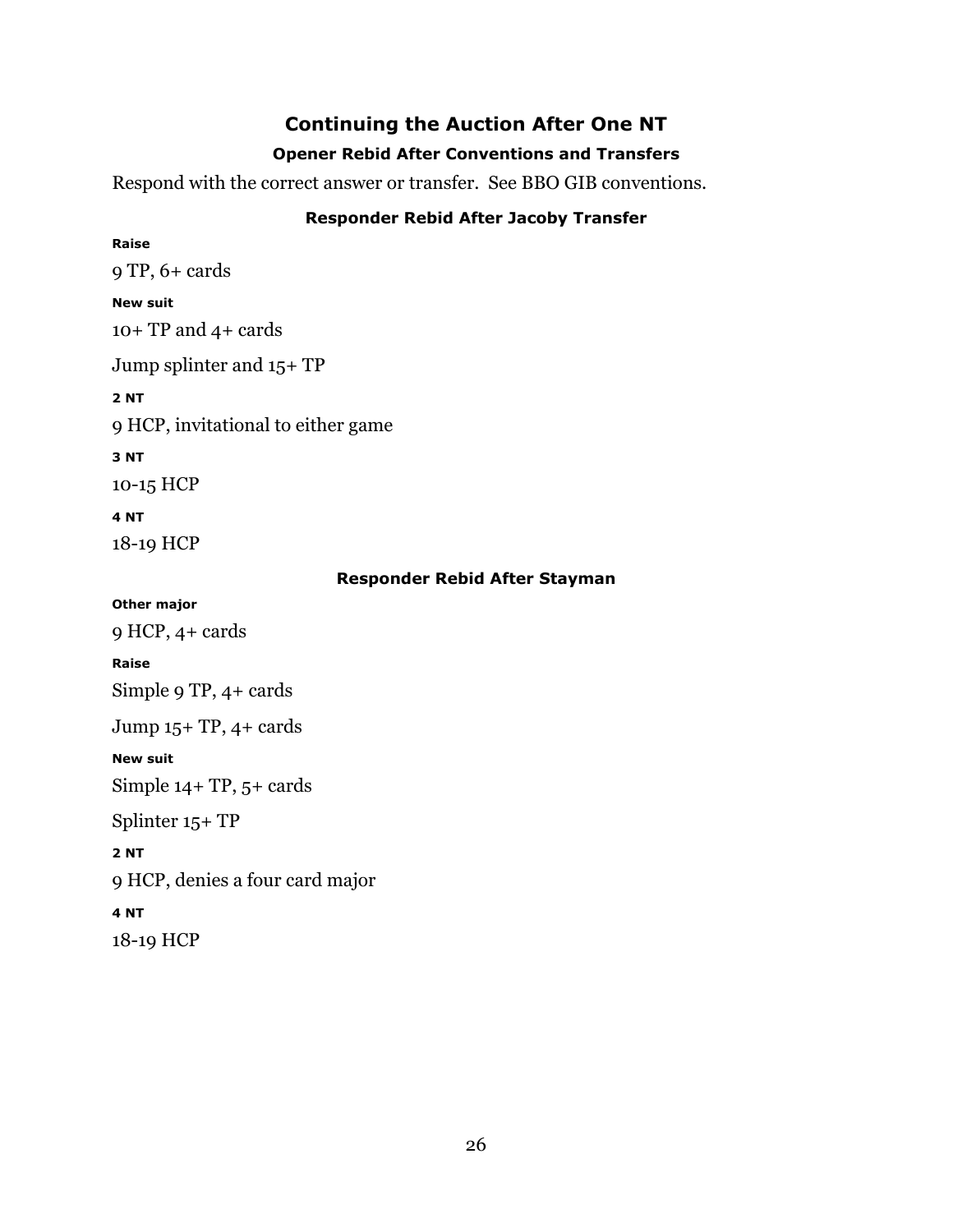# **Overcalls by Opponents**

# **Effect on First Response to Partner**

# <span id="page-26-1"></span><span id="page-26-0"></span>**Turns off**

Two 0ver one bids

One round forces from opener

# **Cues and Doubles**

Cue bid 11+ TP and 3+ cards support, one round force

Negative double from responder over a one level overcall shows 6-12 TP and 4+ cards in each unbid suit

**Raises**

Simple 9-11 TP

Jump 6-8 HCP, 4+ cards

Preemptive 6-9 HCP 5+ cards

After opponent's cue bid, 7-9 TP

# **New suit**

11+ TP, 5+ cards

# **Effect on NT auction**

If the opponents double, conventions and transfers remain on, but responder can redouble with 5 cards in a minor and preference to play in that minor.

If the opponents overcall 2 Clubs, double for Stayman. All other conventions and transfers remain on.

If the opponents overcall 2 Diamonds, Hearts, or Spades, all conventions and transfers turn off. Responder's bid of 2 Hearts or Spades is natural, promising  $10+HCP$  and  $5+$ cards. 2 NT is Lebensohl.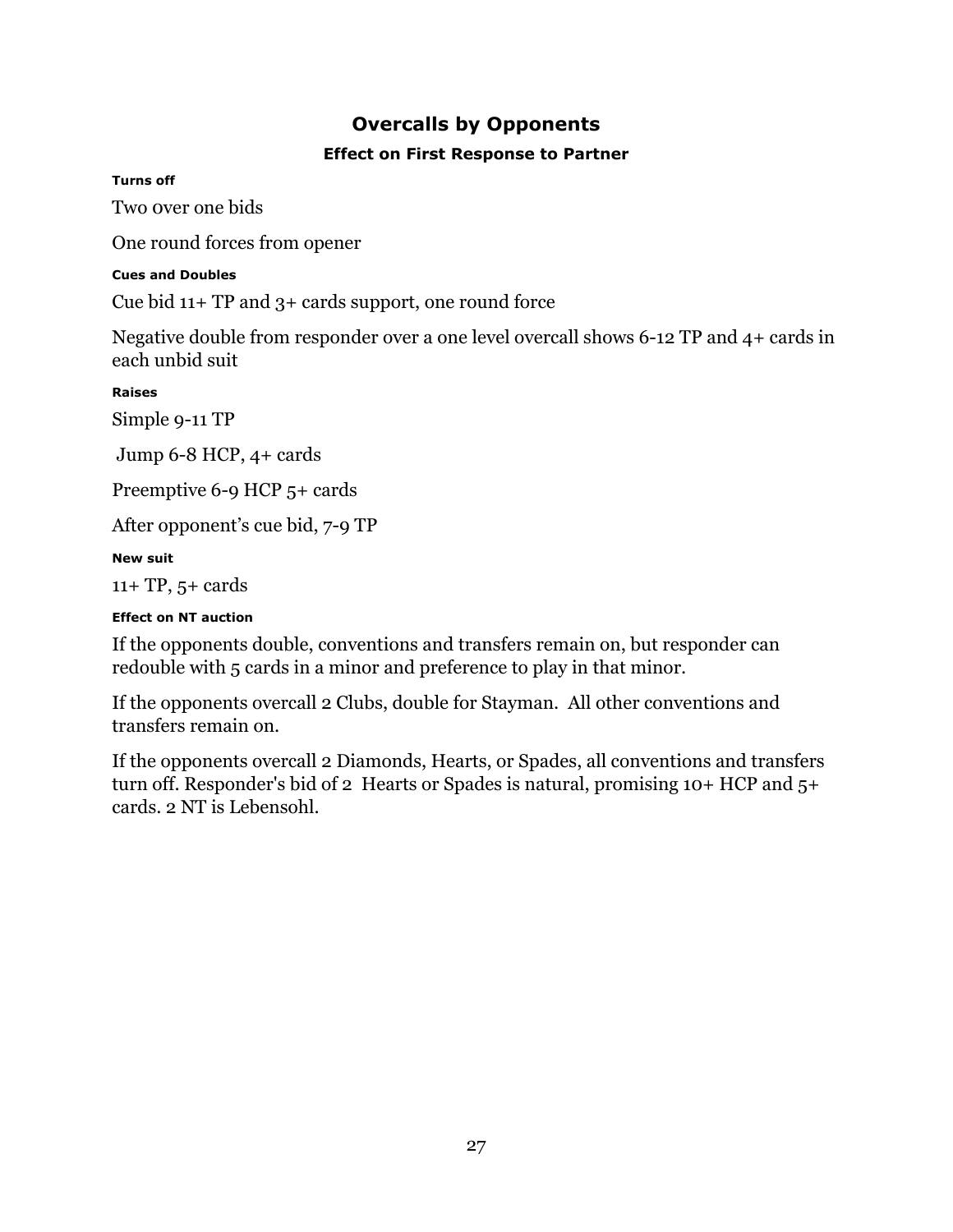# **Effect on Opener Rebid**

# <span id="page-27-0"></span>**After responder passes an opened major**

15-22 TP, 6+ cards, rebid own suit at the two level

18-19 HCP, balanced hand, stop in opponent's suit, bid 2 NT

17-22 TP, biddable new suit, bid new suit at the three level

20-22 TP, 5+ cards in opening suit, bid opponent's, suit at the three level, one round force

20-22 TP, 6+ cards, rebid own suit at the three level

20-22 HCP, balanced hand, stop in opponent's suit, bid 3 NT

# **After responder redouble following an opponent double of a one NT opening**

Bid 2 Clubs. Responder will pass with a club suit and bid 2 Diamonds with a diamond suit.

**After responder double following an opponent overcall of a one NT opening**

Bid 2 Hearts or Spades as dictated by Stayman.

**After responder bid of 2 Hearts or Spades following an opponent overcall of a one NT opening**

Respond naturally.

**After responder bid of 2 NT following an opponent overcall of a one NT opening (Lebensohl Convention)** Bid 3 Clubs. Responder's rebids at the 3 level will reflect Stayman.

# **Overcalls by Partnership**

# **Overcalling Opponent's Opening Bid**

#### <span id="page-27-2"></span><span id="page-27-1"></span>**Doubles**

Takeout double shows a doubleton or less in opener suit, 12+ TP, 3+ cards in unbid suits (third or fourth seat 16+ TP)

# **Cue Bid (Michaels)**

Over minor shows two 5+ card majors

Over major shows one 5+ card major and one 5+ card minor

# **Suit bid over suit open**

One level or two level in a lower suit overcall 8-17 HCP, 9-19 TP, 5+ cards

Jump 4-9 HCP, 6+ cards

Double jump fewer than 10 HCP, 7+ cards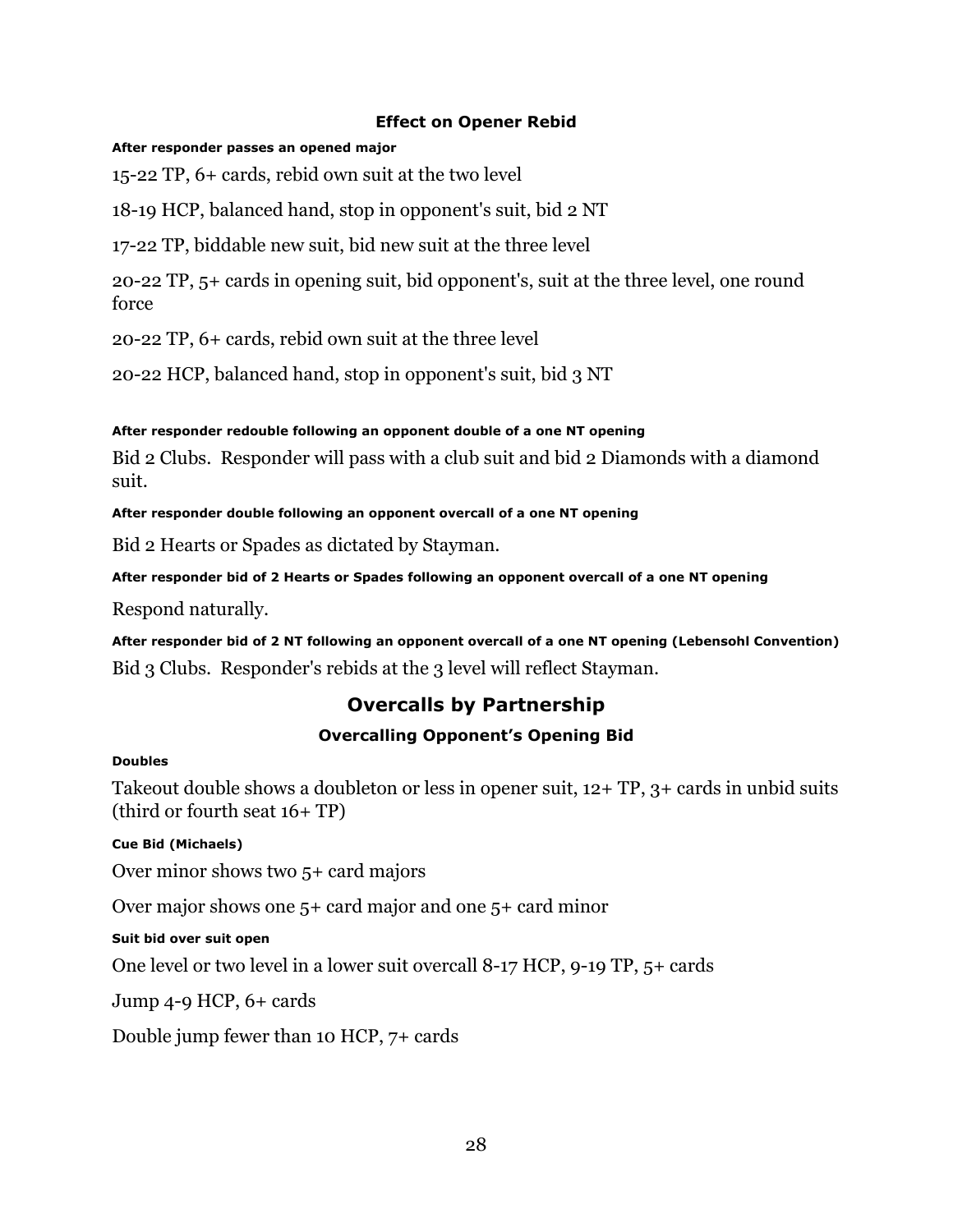#### **Cappelletti over NT open**

Double for penalty, 16+ HCP

2 Clubs, 10-14 TP, 6+ cards in a one suited hand

2 Diamonds, 10-14 TP, 5+ cards in each major

2 Hearts, 10-14 TP, 4+ cards in hearts, 5+ cards in one minor

2 Spades, 10-14 TP, 4+ cards in spades, 5+ cards in one minor

2 NT, 10-14 TP, 5+ cards in each minor

**Jump in a suit over NT open**

Natural bid, 14-16 TP, strong rebiddable suit

**Double jump in a suit over NT open**

Fewer than 10 HCP, 7+ cards

#### **NT bid**

One level NT overcall 15-18 HCP, balanced hand and stopper in opponent suit bid

Two level NT overcall is "Unusual 2 NT" 12+ TP, 5+ cards in the next two lower unbid suits

Three level NT 25+ HCP, balanced hand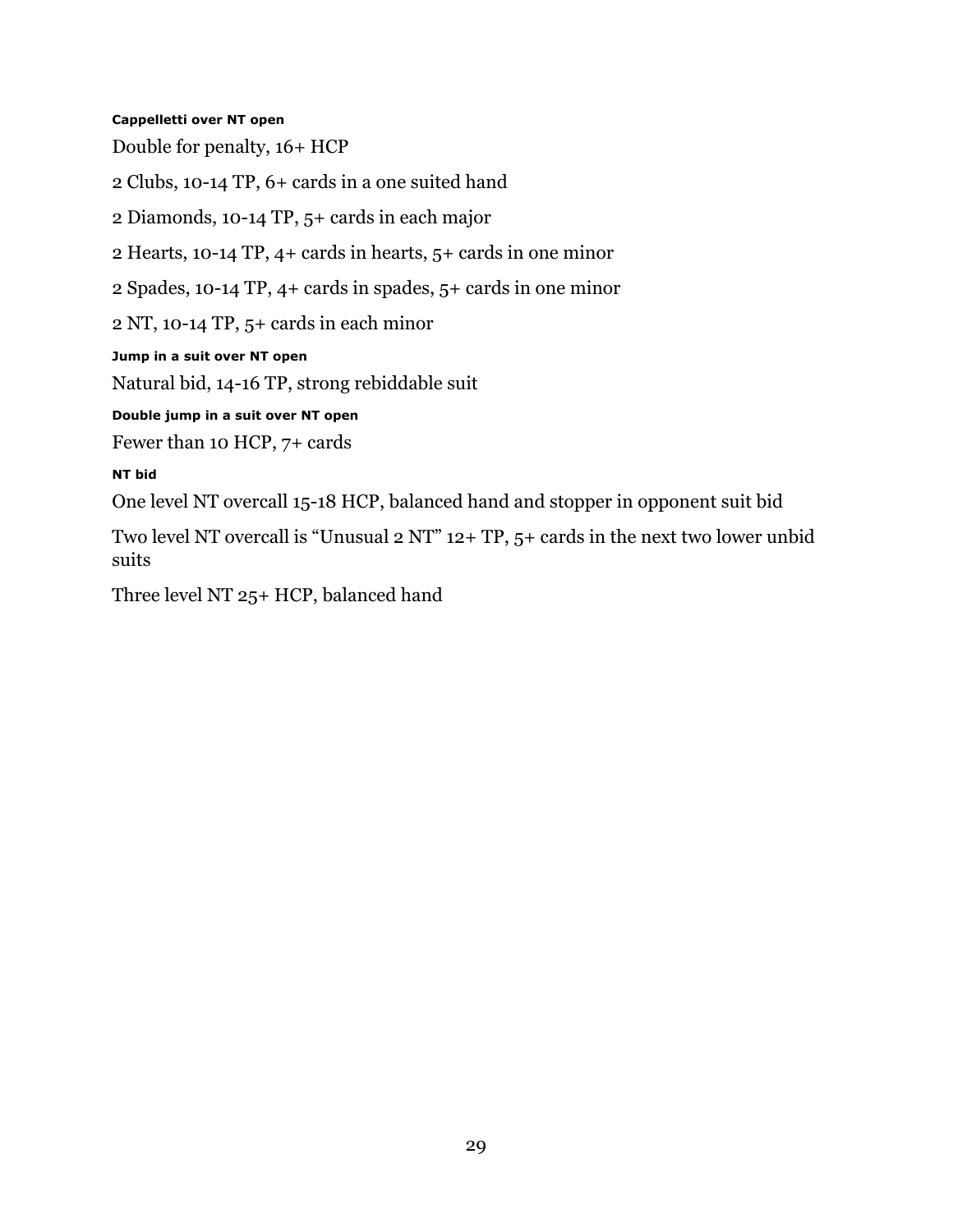# **Responding to Partner's Overcall**

# <span id="page-29-0"></span>**Doubles**

Re-double of an opponent's double 16+ TP and a lack of support for partner's suit

# **Cue bid**

Simple raise of opponent's opening suit 10-12 TP, 3+ cards for partner (12-16 TP in fourth seat)

# **Raise**

Simple raise of partner's suit 8-10 TP, 3+ cards, (8-11 TP in fourth seat)

# **Responding to Cappelletti**

Pass the double

Pass if you have 6+ cards in the suit overcalled

Pass in response to 2 Spades or Hearts if you have two of that suit

2 Diamonds in response to 2 Clubs is a relay asking partner to bid their suit

2 Hearts or Spades in response to 2 Clubs shows 6+ cards in that suit

2 NT in response to 2 Clubs is natural and a one round force.

2 Hearts or Spades in response to 2 Diamonds shows 5+ cards in that suit

2 Spades in response to 2 Hearts shows 6+ cards in that suit

3 Clubs or Diamonds in response to 2 Hearts shows 6+ cards in that suit

3 Hearts in response to 2 Hearts is a natural raise

3 Clubs, Diamonds, or Hearts in response to 2 Spades shows 6+ cards in that suit

2 NT in response to 2 Diamonds, Hearts, or Spades is a relay asking partner to bid their suit and a one round force.

3 Clubs or Diamonds in response to 2 NT is a NT evasion.

3 Hearts or Spades in response to 2 NT shows 6+ cards in that suit

3 NT in response to 2 NT is natural, asking partner to play game at 3 NT.

# **New suit**

New suit at the required level 9+ TP, biddable suit (11-15 TP in fourth seat)

Jump in new suit 14+ TP, biddable suit, game forcing (16+ TP, re-biddable suit in fourth seat)